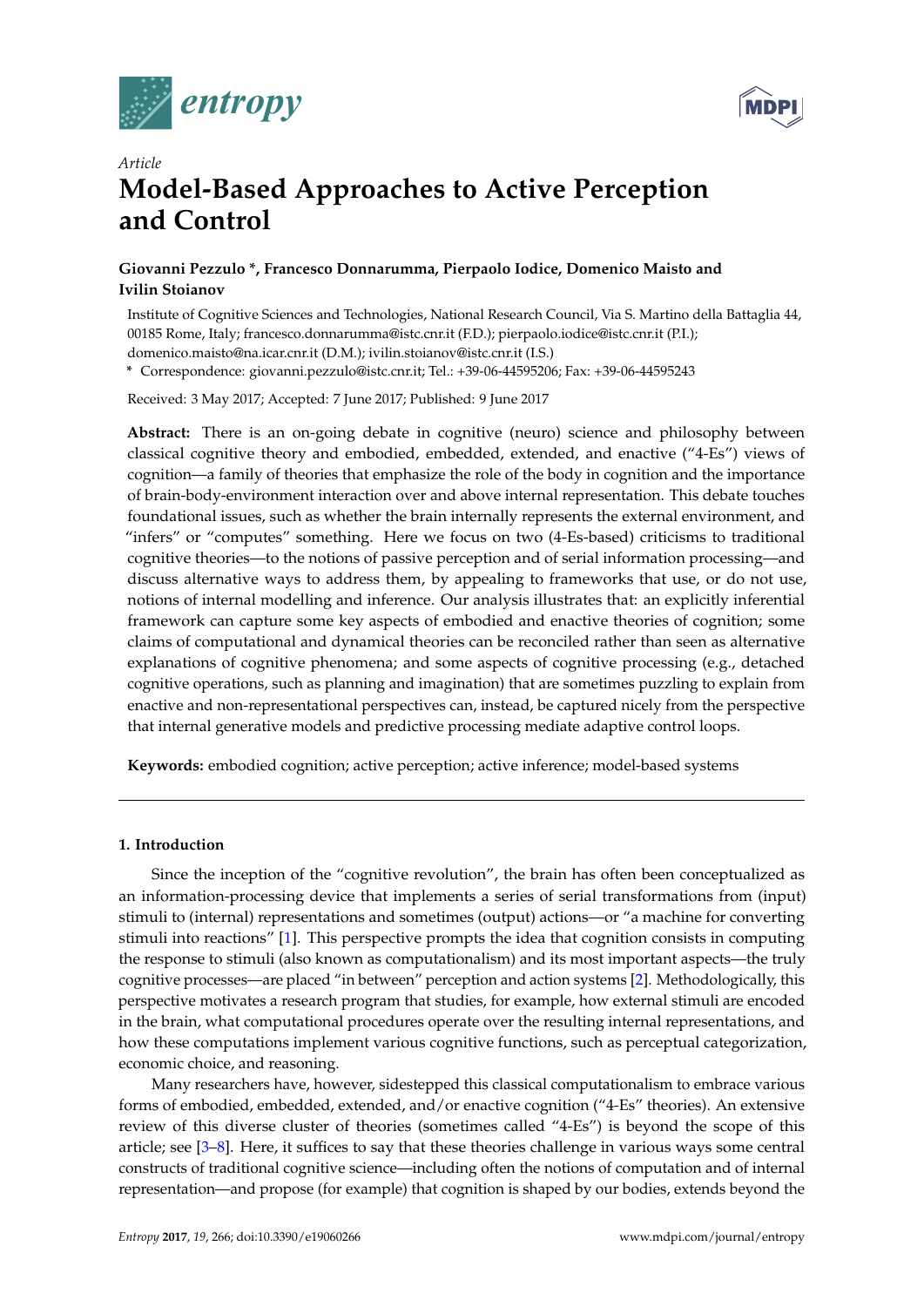brain, and encompasses brain-body-environment dynamics. While the importance of these challenges is increasingly recognized, there is still considerable debate on their effects on cognitive theory; for instance, whether "4-Es" theories are alternative to traditional cognitive theory or if, instead, the latter can (and should) be amended to accommodate aspects of the former; whether central notions of traditional theories such as computation and internal representation are still desirable or need to be re-conceptualized or abandoned; and what a "process model" of embodied or enactive cognition would look like and in what sense it would be different from (or have more explanatory power than) traditional cognitive models.

To address these questions, in the following section we focus on two key criticisms that are levelled at traditional cognitive theories by proponents of 4-E approaches to cognition. The first criticism regards passive perception—or the idea that perception consists in a largely passive and bottom-up transduction of external stimuli into neuronal representations. The alternative proposal would be that perceptual processing should be conceptualized in terms of an active (or interactive) framework in which sensory and motor processes form a closed loop, in agreement with the tenets of pragmatists [\[9](#page-16-1)[–11\]](#page-16-2)—perhaps in such a way to render internal representation superfluous [\[12,](#page-16-3)[13\]](#page-16-4). The second criticism is a sort of extension of the first criticism, but goes beyond perception and touches the notion of serial (perception-representation-action) information processing and the ensuing conception of intentional action as a staged process [\[14\]](#page-16-5). The alternative proposal would be that intentional action is better described in terms of a control process than as a serial transduction from perceptual states to internal representations, and then actions. This second criticism exemplifies an action- or control-oriented view of cognition, according to which the primary role of the brain is guiding interaction with the environment rather than, for example, representing or understanding the world, per se [\[15,](#page-16-6)[16\]](#page-16-7).

Next, we will discuss alternative ways that have been advanced to address these criticisms, focusing on various proposals that are more "deflationary" (e.g., those that propose to abandon the notions of internal modelling and/or inference tout court) or more "conciliatory" (e.g., those that propose that traditional cognitive constructs such as internal models can be amended to better address active perception and control-oriented views of cognition). Our analysis will reveal that: (1) The two above criticisms to traditional cognitive theory are valid and relevant; (2) However, some aspects of these criticisms are often conflated and need to be teased apart; for example, the notion of active perception does not automatically entail a non-inferential or an ecological perspective [\[12\]](#page-16-3); (3) There are ways to incorporate the two criticisms within a family of models that use the notions of internal model and inference [\[17](#page-16-8)[–22\]](#page-16-9); (4) The alternative formalisms (e.g., with or without internal models) have different features, powers, and limitations. For example, model-based solutions seem more suited to address the problem of detached cognition—or how living organisms can temporarily detach from the here-and-now, to implement (for example) future-oriented forms of cognition [\[21\]](#page-16-10); (5) The alternative formalisms have different theoretical implications, too; most notably, concerning the notion of an internal representation. Understanding the characteristics of alternative formalisms (e.g., with or without internal models) may help finessing embodied and enactive views of cognition, as well as assessing their relative theoretical and empirical merits.

# **2. Two Criticisms of "4-Es" Theories to Traditional Cognitive Theory**

#### *2.1. A Critique of Passive Perception*

One domain where it is easier to exemplify the differences between contrasting theoretical perspectives is perceptual processing. Traditional computational theories assume that perception including social perception—consists in the transduction from external (environmental) states to internal (neuronal) states, which successively act as internal representations of the external events and can be internally manipulated with computational procedures. Most traditional theories of perception are passive and input-dominated, in the sense that they give prominence to the (bottom-up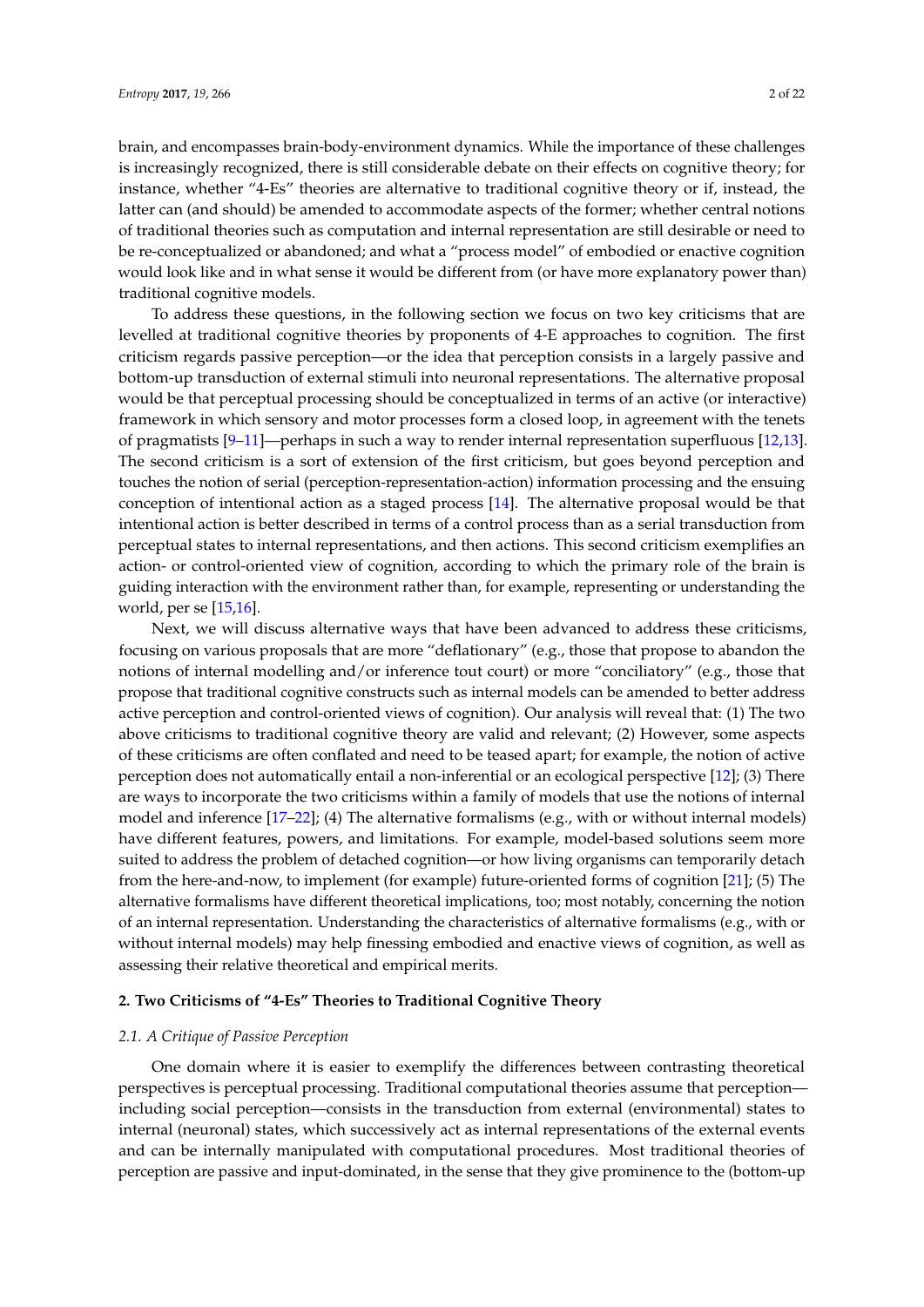or feed-forward) flow of information from the sensory periphery and assume that perception, e.g., object perception, is achieved by progressively combining object features of increasing complexity at increasingly higher levels of the visual hierarchy, see [\[23\]](#page-16-11) for a review.

A more recent perspective is that, to perceive a scene, the brain predicts it (rather than just integrating bottom-up sensory signals) and uses prediction errors (i.e., differences between top-down predictions and bottom-up sensations) to refine the initial perceptual hypotheses. More formally, in this "Bayesian brain" (or Helmholtzian) perspective, the brain instantiates an internal generative model of the causes of its sensory inputs, i.e., an internal model that describes how sensed stimuli are produced by (hidden) causes [\[24,](#page-16-12)[25\]](#page-16-13). Such a model can encode, for example, the probability of some stimuli (e.g., I see something red and/or circular) given some hidden causes (i.e., the presence of an apple in front of me). Using a hierarchical Bayesian inference scheme—predictive coding [\[26\]](#page-16-14)—the generative model would permit one the "hallucination" of an apple (e.g., predicting what I should see if an apple was in front of me). Furthermore, the same model can be inverted, to infer the probability of the "apple" hypothesis (or of alternative hypotheses) given my current sensory stimuli, e.g., the sight of a red colour (plus some prior information)—and the sensory evidence used for the inference can be weighted more or less, depending on its precision (or inverse uncertainty). Perception consists exactly in the "inversion" of such models, i.e., the inference of the hidden causes (the apple) given the stimuli (seeing something red) [\[27\]](#page-16-15). It is common to assume that, in this (simplified) generative scheme, internal hypotheses/hidden states and generative models correspond to an agent's (neural) representations of the external world. This is implicitly assumed even in recent computational implementations of these ideas, using connectionist [\[28,](#page-16-16)[29\]](#page-16-17) or Bayesian [\[25\]](#page-16-13) networks.

This "Bayesian brain" (or Helmholtzian) perspective resembles classical theories of perception in that it assumes brain internal models, but enriches them by emphasizing the integration of top-down and bottom-up flows of information and the generative nature of perceptual processing (and of cognitive processing more generally). Importantly, the generative/inferential scheme described above is pretty compatible with one of the most prominent embodied theories of perception, *perceptual symbol systems* (PSS) theory [\[30\]](#page-16-18), which emphasizes the importance of situated simulations—and the re-enactment of aspects of previous experience in perceptual symbols—in the guidance of perceptual processing, prediction (as well as action), exactly with the same logic of the generative or "hallucinatory" process described under the Bayesian brain hypothesis (but note that while PSS assumes that perceptual symbols are modal or multi-modal but not amodal constructs, computational studies using generative models often leave this point unspecified).

Yet, some other embodied and enactive theories often claim (contra to traditional cognitive theories) that "perceiving" and "understanding" the environment (or other persons)—and more broadly, cognitive processing—are based on *interactive* dynamics, rather than using inferential mechanisms or internal representations. This line of thought dates back at least to the ecological approach to perception, which starts from the idea that living organisms do not internally represent the external world, but are configured in such a way to exploit an informational coupling with it, and exploit the informationally-rich ecological environment (not internal representations) to take action [\[12\]](#page-16-3). In a similar vein, enactive views of cognition highlight that understanding something is only achieved through interactive engagement with the entity and is, thus, action-based and not passive; similarly, social understanding is participatory rather than the (first-person) exercise of estimating or mirroring other's mental states in one's mind [\[4\]](#page-15-3).

To better understand these theoretical arguments, it is useful to start from more mechanistic accounts of enactive (or interactive) perception: the theories of *sensorimotor contingencies* (SMCs) [\[13\]](#page-16-4) and of *closed-loop perception* [\[31\]](#page-16-19). SMCs are contingencies between actions and ensuing sensory states (e.g., a sensation of softness given a grasping action), contingent to a given situation (e.g., the presence of a sponge). According to SMC theory, by exploiting learned SMCs, an agent is attuned with the external environment—in the sense that its motor and sensory patterns are coupled over time and become mutually interdependent while the agent grasps the sponge [\[9](#page-16-1)[,12](#page-16-3)[,32\]](#page-16-20). Perception is, thus, the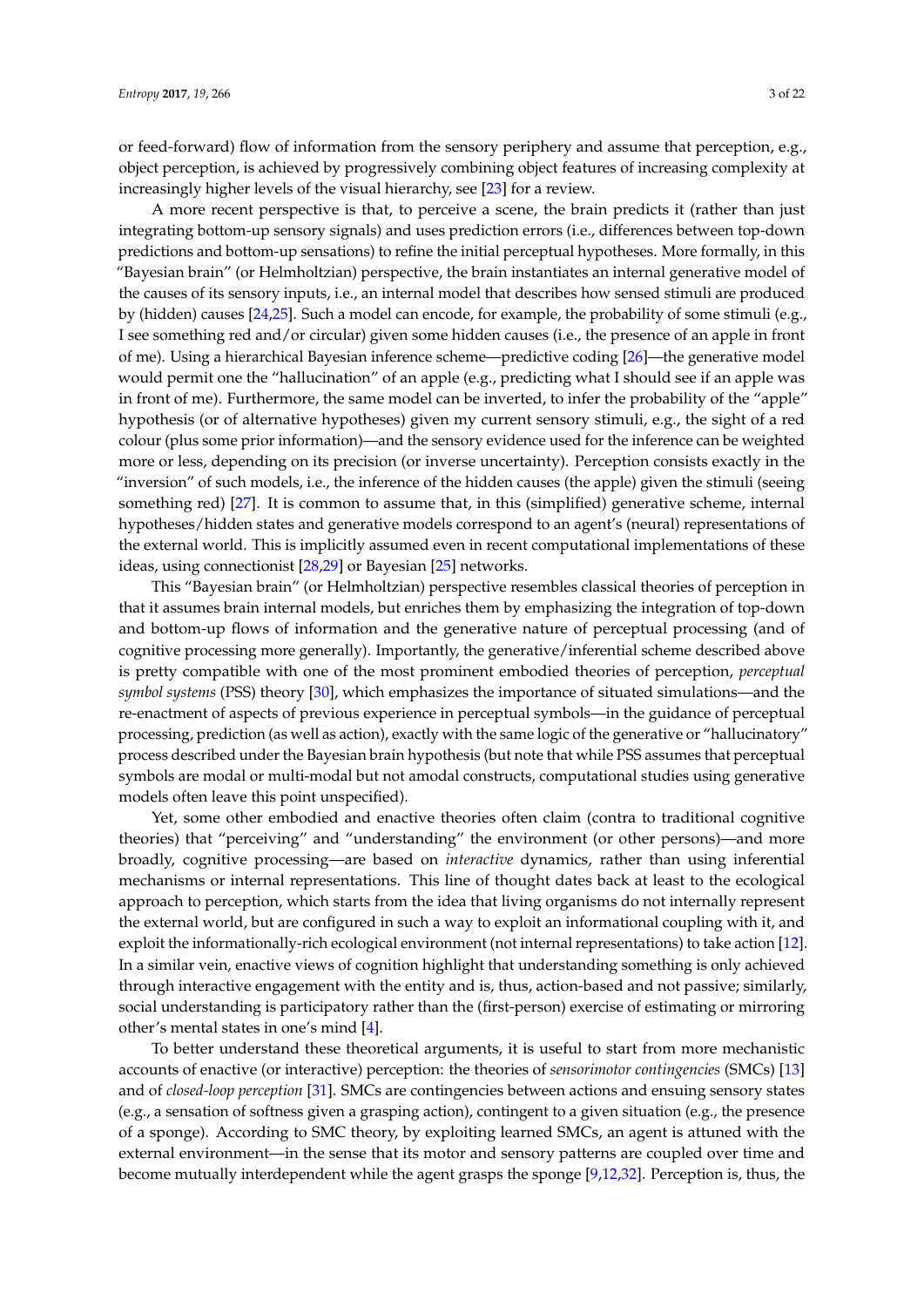result of this progressive attunement process that unfolds over time by exploiting the agent's mastery of SMCs: it is by successfully exploiting SMCs (e.g., the grasp-softness contingencies) over time that the agent perceives an object such as a sponge, while it interacts with it. Yet another example is the perception of a *red* colour. In SMC theory, perceiving something as *red* does not depend on a static pattern of stimulation of the retina (e.g., light having a given wave-length), but the knowledge of SMCs, e.g., the ways an incoming stimulus would change when a red surface is inclined (thus changing light reflection), which is different from the way something blue or green would change under the same conditions [\[13\]](#page-16-4). From a convergent perspective, the perception of an object can be described as a closed-loop process that progressively "incorporates" the external object through multiple loops of *motor-sensory-motor contingencies* [\[31\]](#page-16-19).

In sum, these theories (and others, see [\[33\]](#page-16-21) for a review) emphasize the key features of an interactive view of perception and, most prominently, the mutual dependency between perception on action. We have mentioned above one core idea of the ecological approach to perception—that living organisms are informationally coupled to the environment and do not need to represent this information internally [\[12\]](#page-16-3). Yet, one possible criticism of this approach is that information in the environment can be too limited to be really useful for cognitive tasks such as recognizing an object or catching it. The two theories of *sensorimotor contingencies* and *closed-loop perception* clarify that the agent's actions create (at least part of) the task-relevant information and contribute not only to the success of the task at hand (e.g., catching a flying ball), but also keep perception stable and reliable during the task. They also imply that perception and understanding are interactive processes that require (inter)action rather than being just the presupposition or antecedent of an action (e.g., first recognize the sponge, then select a grasping action), as more often assumed by classical information-processing theories [\[14\]](#page-16-5).

These theories have important consequences for neurophysiology, too. Perhaps the most important consequence of incorporating action components in perception is that such theories do not see perception as a property of (a fixed pattern of) stimuli, thus, providing a rationale for the dynamical and action-dependent character of sensory stimulations. For example, SMC theory explains why there is not a one-to-one relation between the pattern of sensory stimuli and perception (e.g., light with the same wave-length reflected on different surfaces is perceived as having different colours) and the theory of closed-loop perception explains how active sensing and epistemic behaviour, such as whisker movements in rodents steer dynamical neuronal patterns, which are key to perception, rather than impairing it [\[34\]](#page-16-22).

The strengths of SMC and closed-loop theories of perception are increasingly well recognized. However, these theories entail (at least) two kinds of criticisms of traditional, passive views of perception, which are often conflated in the literature but need to be teased apart. The first criticism is that perception and understanding (but also, more generally, cognitive processing) are not passive processes, but have an action (or interaction) component. The second criticism is that perceptual (and cognitive) processing does not use internal models and/or inferential processes. This second criticism is related to "direct perception" theories and the idea that ecological information is self-sufficient to perform even complex tasks [\[12\]](#page-16-3) and, thus, links more directly to anti-representationalism. These two criticisms can be kept separate; as we will see in the next section, there exist model-based solutions to the same problems of active perception highlighted here [\[35](#page-16-23)[–37\]](#page-16-24). However, before discussing this point, in the remainder of this section we discuss a second criticism of traditional cognitive theories: a critique of serial information processing.

#### *2.2. A Critique of Serial Information Processing*

A second domain that allows us to compare different theoretical perspectives is intentional action, broadly construed (i.e., including relatively simpler actions such as grasping an object and relatively more complex actions, such as planning and then doing a daily trip; and considering both deliberation and action performance). The dominant scheme for intentional action in traditional cognitive theory is a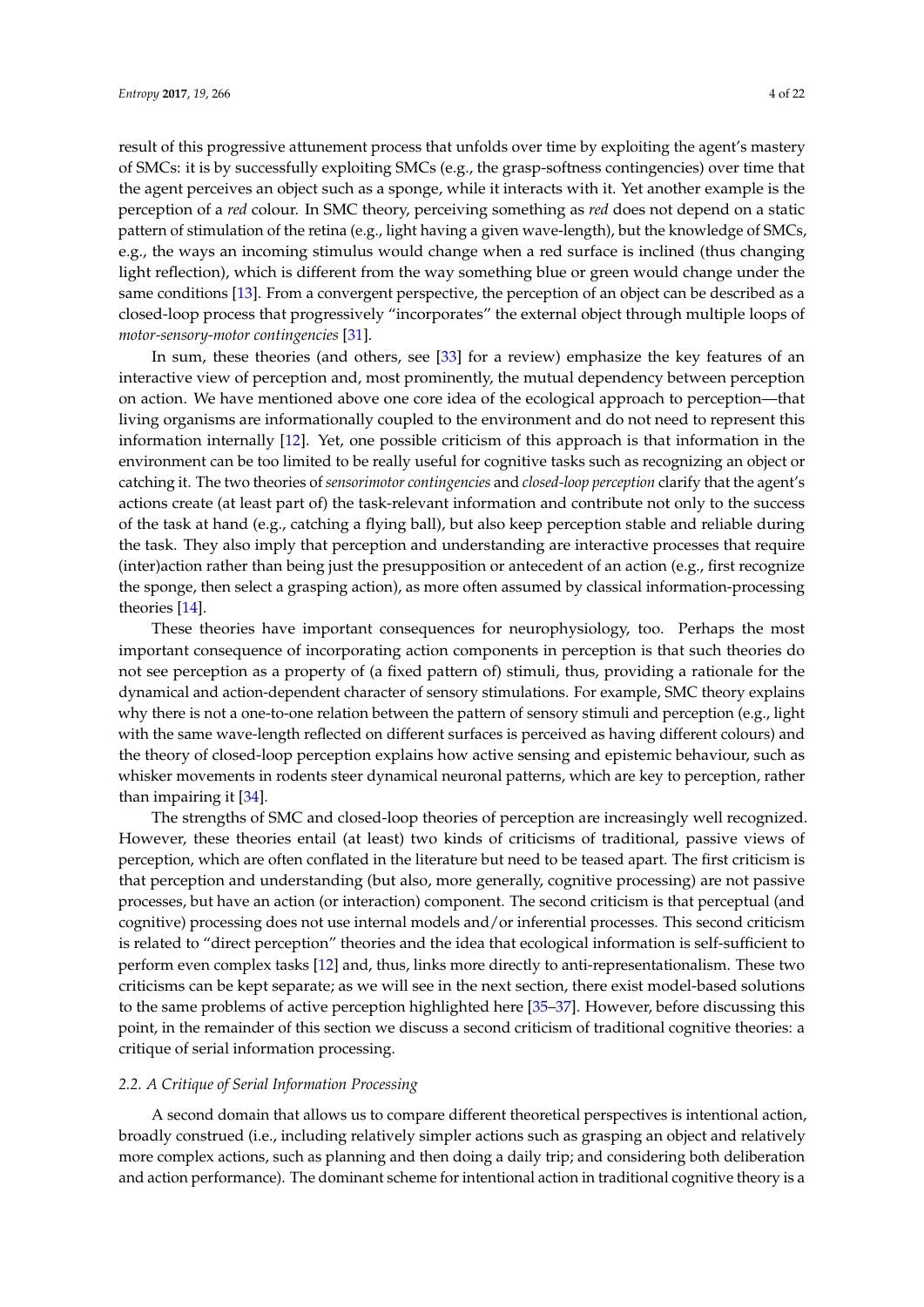serial transformation from sensory inputs to internal representations (possibly amodal representations, which can be internally manipulated using combinatorial rules, to derive and select an action plan); and successively the overt execution of each element of the plan in a sequence [\[14\]](#page-16-5). In turn, action performance can be fractionated into relatively simple behavioural routines, which do not require attention, and more demanding executive processes [\[38\]](#page-16-25).

Although the above description is necessarily simplified, it captures some of the essential elements that seem problematic from embodied or enactive perspectives. These include the fact that perception (or estimation), decision-making, and action planning (and/or execution) are implemented in serial and separate stages and use largely distinct neuronal processes (e.g., the neuronal resources implied in decision-making are not the same as those implied in perceptual or action processes). The presence of serial stages 'breaks' the action-perception loop that, as we have discussed above, is essential in ecological and enactive theories of perception and action, but also more generally in some theories of higher cognition [\[39–](#page-17-0)[41\]](#page-17-1). Another criticism of the serial stages view derives from evolutionary arguments, and the recognition that our cognitive architecture derives from more primitive mechanisms permitting animals to face (often dangerous) situated choices and for this it could follow a different design: one in which all information is continuously integrated to specify and select multiple actions in parallel until one can be reliably selected—and in which decision and action (planning) are intrinsically linked. Neurobiological implementations of this idea, such as the "affordance competition" hypothesis [\[16](#page-16-7)[,42](#page-17-2)[,43\]](#page-17-3) and the "intentional" framework of information processing [\[44\]](#page-17-4) have received considerable empirical support. These ideas can be stretched even further, by considering that the serial stage idea is intrinsically flawed due to the backward influence from action to decision processes, leading to an "embodied choice" framework [\[45\]](#page-17-5).

Finally, and importantly for our analysis, the "serial stage" idea suggests (although it does not imply) that the most relevant part of cognitive processing is the central (representation and decision) part, which is far removed from perceptual and action components—which has been sometimes called the "meat" of the cognitive (perception-representation-action) sandwich [\[2\]](#page-15-1). An alternative proposal that is more akin to the 4-Es camp starts from the idea that the brain is a control system whose main goal is guiding interaction with the environment rather than, for example, representing or understanding the world, per se [\[16,](#page-16-7)[41,](#page-17-1)[46\]](#page-17-6). This "control view" of brain and cognition has its historical roots in cybernetics [\[47](#page-17-7)[–49\]](#page-17-8), which emphasized the importance of studying control dynamics and feedback mechanisms in living organisms. It takes seriously the evolutionary arguments that our cognitive abilities were originally developed to make rapid, adaptive choices in situated contexts as part of our interaction with objects and other animals, not to solve lab tasks [\[50](#page-17-9)[–52\]](#page-17-10); and even the most sophisticated (higher) cognitive abilities may be better seen as elaborations of the basic cognitive architecture of our early evolutionary ancestors. Therefore, this view immediately prompts a pragmatic (or action-centred) perspective on brain and cognition [\[15,](#page-16-6)[53\]](#page-17-11), which shifts the focus of investigation from "what happens in the brain in between the reception of a stimulus and the computation of a response?" to "how can the brain guide adaptive (inter)action?" and "can we trace back our sophisticated cognitive abilities to (action-perception) control loops or their elaborations?".

Over the years, the "control view" of the brain and cognition has resurfaced many times and enjoyed some success in specific areas of psychology and neuroscience, such as movement neuroscience [\[54\]](#page-17-12) and (active) perception [\[31\]](#page-16-19). The control view, which emphasizes control over and above representation and/or prediction, and which emphasizes closed perception-action loops and a tight coupling between agents and environments, seems particularly appealing from a non-representationalist, enactive perspective. Indeed, some of the most popular arguments for non-representationalist cognition are based on examples from control theory, such as the Watt governor, which is able to trigger complex patterns of behaviour without making use of internal models or internal representations [\[55\]](#page-17-13). A number of simulation studies have shown that interesting patterns of behaviour emerge by coupling a relatively simple agent controller (implemented sometimes as a feed-forward neural network whose weights are learned over time or evolved genetically, or as simple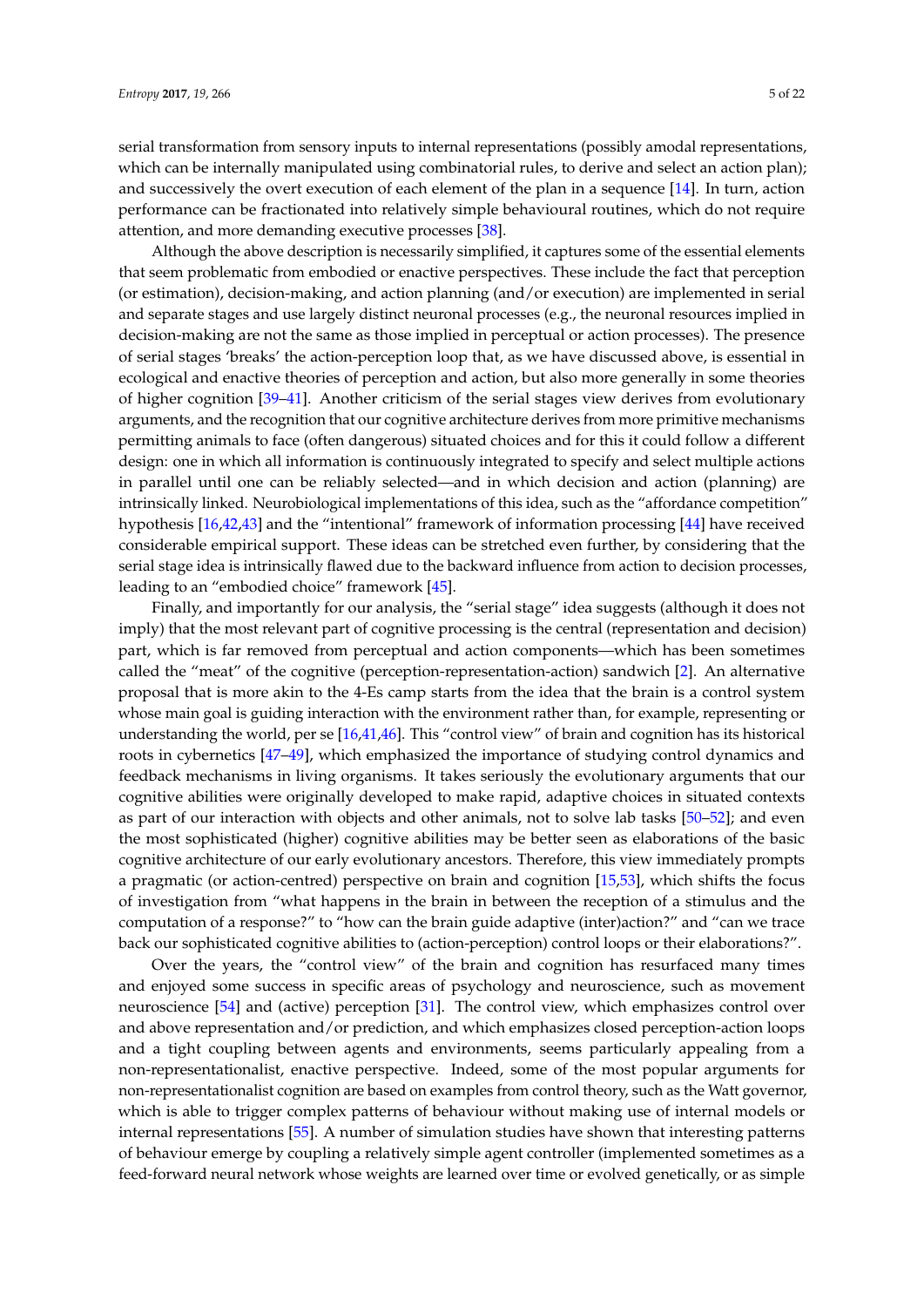dynamical systems) with an environment or other simple agent controllers; sometimes, despite its simplicity, the agents can solve tasks for which traditional cognitive theories would have supposed the necessity of categorization modules [\[56](#page-17-14)[–59\]](#page-17-15). It has been variously proposed that we should take more seriously the possibility that even the far more complex patterns of behaviour that we observe in advanced animals, such as humans, may ultimately stem from the same class of dynamical solutions to control problems rather than from inferential processes operating on internal representations. At the same time, the control schemes that are nowadays most used in computational neuroscience, such as optimal control [\[60,](#page-17-16)[61\]](#page-17-17) and active inference [\[62–](#page-17-18)[66\]](#page-18-0), include two notions that are at least "suspect" from the 4-Es perspective. The first is the notion of an internal model—following the "good regulator" theorem, that "every good regulator of a system must be a model of that system" [\[67\]](#page-18-1). The second is the notion of (Bayesian) inference—following the demonstration that control problems can be cast equivalently as inference problems [\[61,](#page-17-17)[68](#page-18-2)[–72\]](#page-18-3).

Thus, here we are in a similar situation for both criticisms: there exist alternative architectural solutions to both (active perception and control) problems identified by 4-Es theories, which are based on different theoretical assumptions—including more prominently the usage of internal models and inferential mechanisms. In the next two sections, we review more extensively model-based solutions to active perception and control problems (Section [4\)](#page-7-0), and then compare solutions that use and do not use the notion of internal models (Section [5\)](#page-13-0).

### **3. Model-Based Solutions to Active Perception and Control Problems**

#### *3.1. Active Perception from a Model-Based Perspective*

While SMC and closed-loop theories are not usually associated with the notion of internal modelling, one can easily formalize SMCs in terms of internal models that encode (probabilistic) relations between series of actions and sensations over time and which permit one, for example, to predict the sensory consequence of an action pattern [\[73–](#page-18-4)[75\]](#page-18-5) (see also [\[66](#page-18-0)[,76\]](#page-18-6)). In action control, internal models have been long used for prediction of action consequences—appealing to the notion of a *forward model* [\[77\]](#page-18-7)—but these ideas can be extended to cover the notions of SMCs and active perception.

Let us consider again the idea that grasping (and perceiving) an apple uses learned SMCs. Interactive success using an apple-grasping SMC, or a series of interconnected SMCs, indicates that the action presuppositions were true, e.g., there was indeed an apple to grasp [\[17,](#page-16-8)[19,](#page-16-26)[20,](#page-16-27)[41](#page-17-1)[,78\]](#page-18-8). Hence, the success of an interactive pattern (e.g., a grasping routine) can have epistemic or perceptual functions, as assumed in SMC theory [\[13\]](#page-16-4). When cast within a theory of internal models, one can imagine that an agent maintains a set of internal models, which encode different SMCs (or sets of SMCs) that are specialized (or parameterized) to interact with different objects, say grasping an apple versus a cup. In standard (passive) views of perception, one would recognize the object (apple) first and then trigger an apple-grasping routine. In active views of perception, instead, executing a sensorimotor routine is part and parcel of perceptual processing, as the success of the interactive process contributes to "perceiving" the object. In a model-based perspective, it would be quite natural to explicitly associate "beliefs" (intended in the technical sense of probability theory, e.g., probability distributions) to the different possibilities—e.g., about the presence of an apple or a cup—and update them depending on the interactive success of its internal model, e.g., by considering how much sensory prediction error the competing models generate over time. These beliefs can be used in many ways, for action selection (e.g., selecting the model that generates the least error over time), learning (e.g., to set an adaptive learning rate for the models) but also as explicit measures of an agent's knowledge. What is interesting is that the explicit (belief) estimate would also have an associated confidence (inverse uncertainty) value, which effectively measures how supported the belief is, and which may have important psychological counterparts, e.g., a "feeling of knowing" whether an object is present or not, and whether or not one is executing the right action [\[79\]](#page-18-9).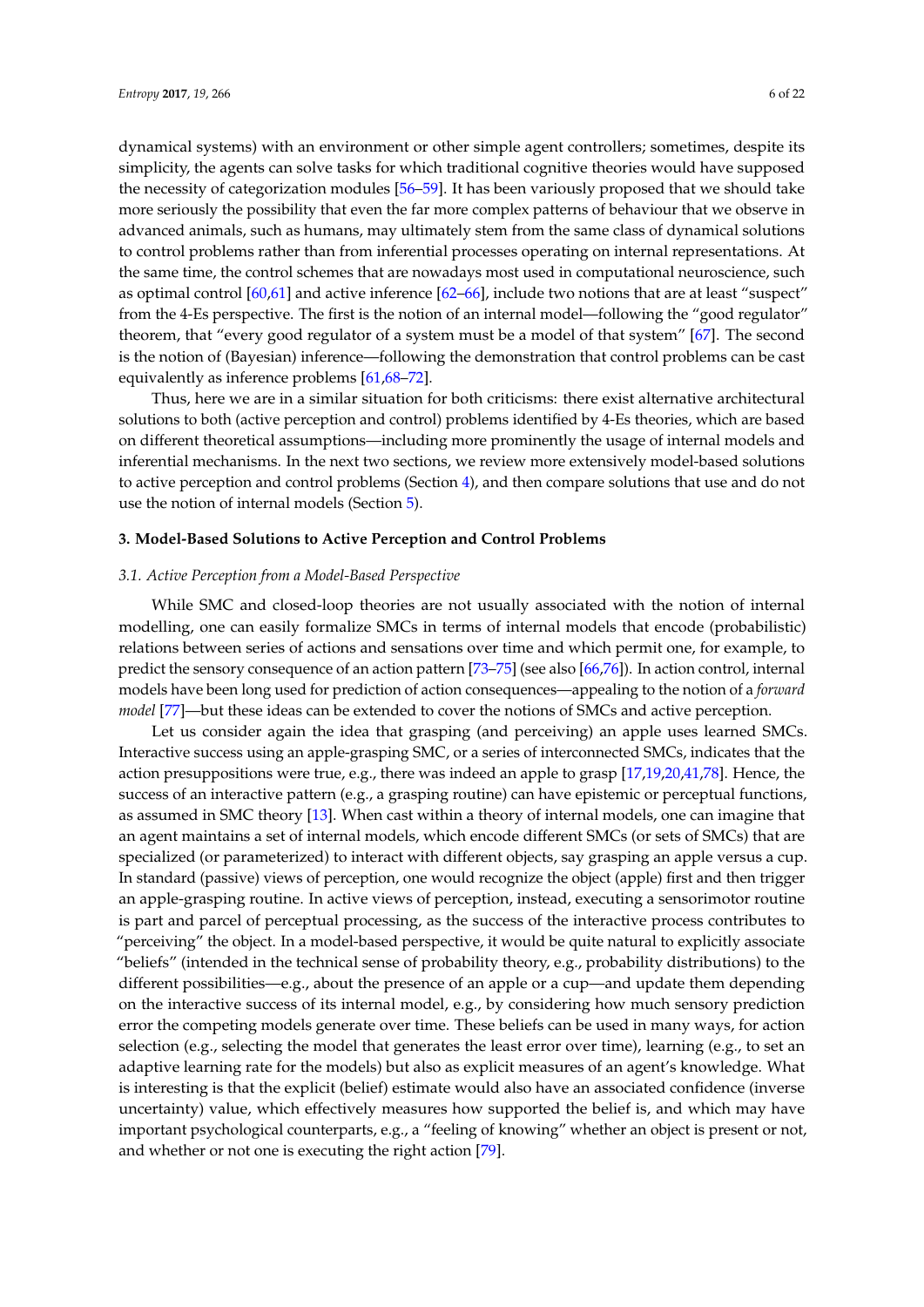One may also enrich the above "model selection" idea with an explicit hypothesis-testing scheme, by considering an internal model for grasping an apple as a "hypothesis" (e.g., that there is an apple) that competes with other internal models, or different parametrizations of the same internal model, which encode alternative hypotheses (e.g., that there is a glass or a cup). In this perspective, an action or a sequence of actions such as a grasp performed with the whole hand (*power grasp*) would play the (active) role of an "experiment" that updates the beliefs about the alternative hypotheses; and the experiment can be constructed in such a way that it (for example) disambiguates the alternative hypotheses in the best way [\[33\]](#page-16-21). Hence, belief updating would not stem from passively collecting motor-sensory statistics, but from a more active, hypothesis testing process—which constitutes an action-based metaphor for saccadic control [\[35,](#page-16-23)[36\]](#page-16-28) and haptic exploration [\[37\]](#page-16-24).

These examples illustrate that one can cast an interactive (rather than a passive) view of perception using the notion of internal (generative) models in a way that is analogous to SMC theories—in the sense that the models primarily encode the statistics of motor and sensory events, conditioned on the current context. This view is compatible with the Helmholtzian perspective in that it includes internal models and inferential processes (roughly, of surprise minimization). At the same time, this view introduces two novel elements that make perceptual processing interactive. First, the generative models that are used for perceptual processing encode statistical regularities (contingencies) between action and sensory streams, not just the statistics of sensory streams as is more often assumed in traditional perceptual models. Second, there is an explicitly active component in perceptual processing, in that the agent selects the next action (partly) for perceptual and epistemic reasons, e.g., to disambiguate amongst perceptual hypotheses, to keep the stimulus constant or de-noise it, etc. (see also [\[33\]](#page-16-21)).

# *3.2. Beyond Active Perception: Active Inference and the Embodied Nature of Inference*

The framework of active inference goes beyond the mere recognition of a role of action in perception, and proposes that action is part and parcel of inference, in that it contributes to reduce prediction error (that in this framework is achieved by minimizing a *free energy* term [\[18\]](#page-16-29)) in the same way model updates do [\[64\]](#page-17-19). To understand why this is the case, let us consider an agent who believes that there is an apple in its hand, and faces a significant prediction error (because there is no apple in its hand). Generally speaking, the agent has two ways to reduce this prediction error: it can either revise its hypothesis about grasping an apple (perception) or change the world and grasp an apple (action). In other words, both hypothesis revision and action make the world more similar to our predictions (hence, decreasing prediction errors)—although they operate in two opposite "directions of fit": by updating the model to fit the world, or by changing the world to fit the model. Seen in this way, Active Inference is simply the extension of a predictive coding architecture with motor reflexes [\[18](#page-16-29)[,64\]](#page-17-19). Casting perception and action in terms of the same prediction error (or free energy) minimization scheme may seem prima facie counterintuitive, but it makes the inferential architecture more integrated and the inferential process more "embodied"—in the sense that inference (and the model itself) spans across brain and body/action dynamics rather than being purely "internal".

One key question then becomes how the agent "decides" (for example) to revise the apple-in-my-hand hypothesis or to grasp an apple. This problem is resolved in terms of a hierarchical (Bayesian) scheme, which weights the "strength" (or more formally, the precision) of priors at higher hierarchical levels, which play the role of goals (e.g., I want an apple) and of prediction errors coming from lower hierarchical levels: when the former dominates the latter, the architecture triggers a cascade of predictions (including perceptual, proprioceptive and interoceptive predictions about the apple-in-my-hand) that, in turn, guide perceptual processing and (through the minimization of proprioceptive prediction error) enslave action until the apple is really in the agent's hand, or a change of mind occurs. This latter concept nicely extends to planning sequences of actions, by considering predictions about entire behavioural policies (e.g., reaching one of the different places where I can secure an apple or obtain cues about where to find apples) as opposed to considering only the current or the immediate next grasping action [\[35,](#page-16-23)[80](#page-18-10)[–86\]](#page-18-11). A related body of work emphasizes proactive aspects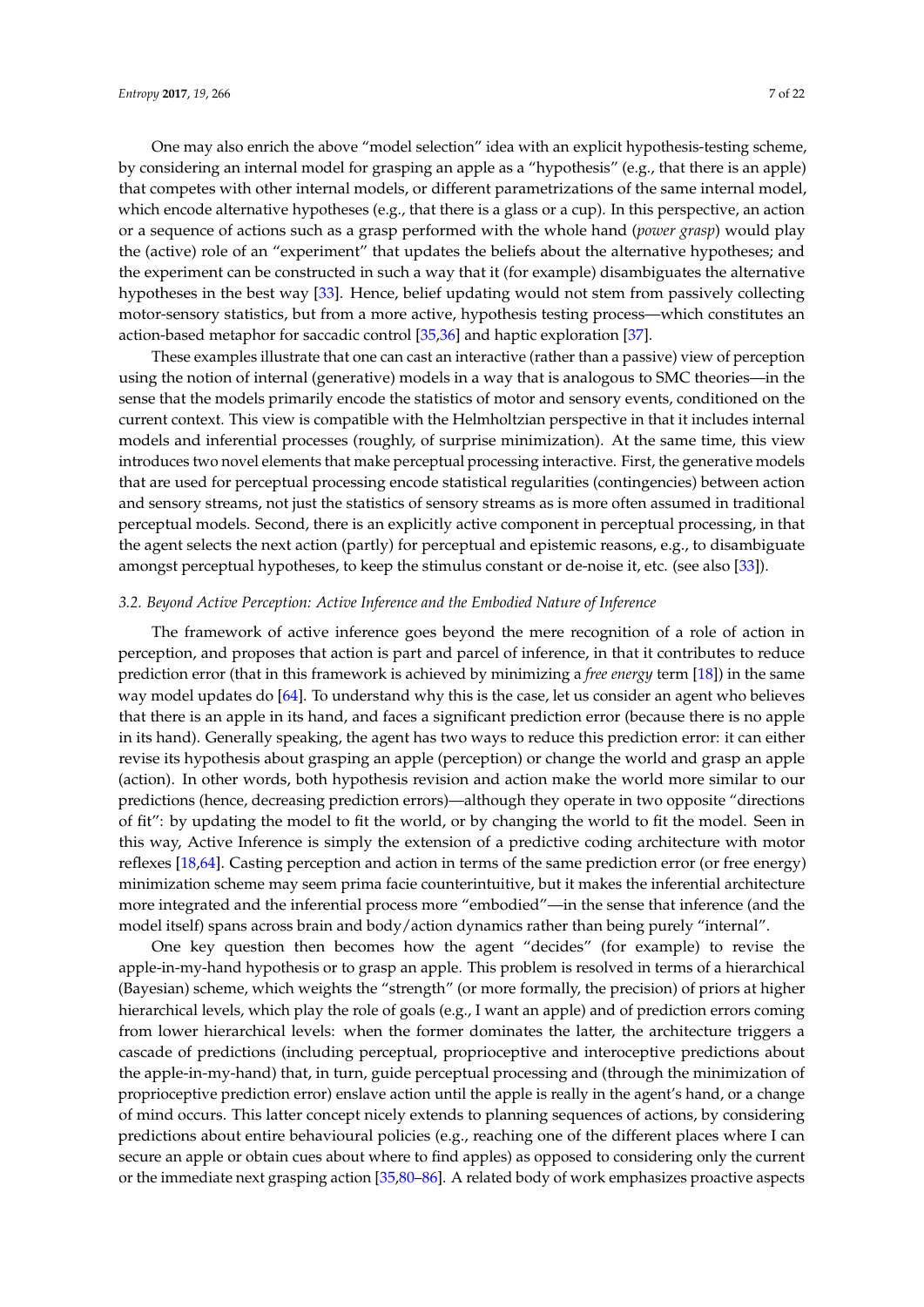of brain dynamics as well as interoceptive and bodily processes, such as the mobilization of resources in anticipation of future needs [\[65,](#page-18-12)[87–](#page-18-13)[89\]](#page-18-14).

These simple examples illustrate that Active Inference realizes a synthesis between the ideas that "the brain is for prediction" (aka predictive processing) and that "the brain is for action" (aka control view); see [\[64](#page-17-19)[–66\]](#page-18-0) for more details. Given that it can simultaneously address domains of perception, action, and interoception [\[65](#page-18-12)[,66](#page-18-0)[,90\]](#page-19-0), as well as of individual and social cognition [\[91](#page-19-1)[–97\]](#page-19-2) within a unitary theoretical framework, Active Inference has recently gained considerable prominence in computational and systems neuroscience [\[18\]](#page-16-29), as well as in philosophy—although in the former field it is more commonly referred to as a "Free Energy Principle (FEP)" framework [\[18\]](#page-16-29), while in the latter field it is more commonly referred to as a "Predictive Processing (PP)" [\[62](#page-17-18)[,98](#page-19-3)[–100\]](#page-19-4) and/or "prediction error minimization (PEM)" [\[99\]](#page-19-5) framework (henceforth, we will use these terms in an interchangeable way). Interestingly, the PP framework includes elements of both computational theories of cognition (e.g., inferential processes and internal models) and embodied and enactive theories of cognition (e.g., the contribution of action to cognitive processing and the importance of self-organizing processes and autopoiesis [\[101,](#page-19-6)[102\]](#page-19-7)) and it has been advocated by proponents of both representational and internalist theories [\[99\]](#page-19-5) and ecological perspectives [\[103\]](#page-19-8); see also [\[98,](#page-19-3)[104\]](#page-19-9). This points to the possibility of a useful convergence between theoretical approaches that are seen as mutually exclusive, but (despite their differences) have many elements in common: see Section [5.](#page-13-0)

#### <span id="page-7-0"></span>**4. Comparing Alternative Conceptualizations of Active Perception and Control**

Our discussion so far exemplifies the fact that it is possible to characterize two key notions of 4-Es theories—active perception and control—using different approaches, some of which use model-based and inferential processes, and some of which dispense from using them—the latter being considered more "deflationist" compared to traditional cognitive theory. Yet, the problem of assessing the relative merits of these and other alternative proposals remains open.

Comparing different approaches is difficult given that they are often formulated at different levels of detail, e.g., at the theoretical level or as computationally implemented models. To mitigate this problem, we focused on examples for which detailed computational models have been proposed in the literature (see the above discussion). However, the mere existence of implemented computational or formal models does not solve all of the problems. Another problem in comparing different approaches is the usage of different terminologies or formal approaches. Indeed, it is possible that formal solutions that are commonly considered to be alternative are in fact mathematically equivalent—as in the case of the equivalence between control and inference problems [\[61\]](#page-17-17). A similar problem seems to exist when comparing computational and dynamical systems perspectives on cognitive phenomena—two approaches that are often considered to be mutually exclusive, especially by proponents of dynamical systems perspectives who support anti-representationalism [\[55\]](#page-17-13). As noticed by Botvinick ([\[105\]](#page-19-10), p. 81) "*The message is that one must choose: One may either use differential equations to explain phenomena, or one may appeal to representation*." However, this problem might be more apparent than real, at least in some cases. Botvinick [\[105\]](#page-19-10) continues as follows:

"*This strikes me as a false dilemma. As an illustration of how representation and dynamics can peacefully coexist, one may consider recent computational accounts of perceptual decision-making. Here, we find models that can be understood as implementing statistical procedures, computing the likelihood ratio of opposing hypotheses (read: representations), or with equal immediacy as systems of differential equations*".

and refers to two specific examples of models that have these characteristics [\[106,](#page-19-11)[107\]](#page-19-12). Ahissar and Kleinfeld [\[34\]](#page-16-22) (p. 53) provide another interesting illustration of duality between homeostatic (or control-theoretic) and computational perspectives:

"*The operation of neuronal closed loops at various levels can be considered from either homeostatic or computational points of view. All closed loops have set-points at which the values of their state*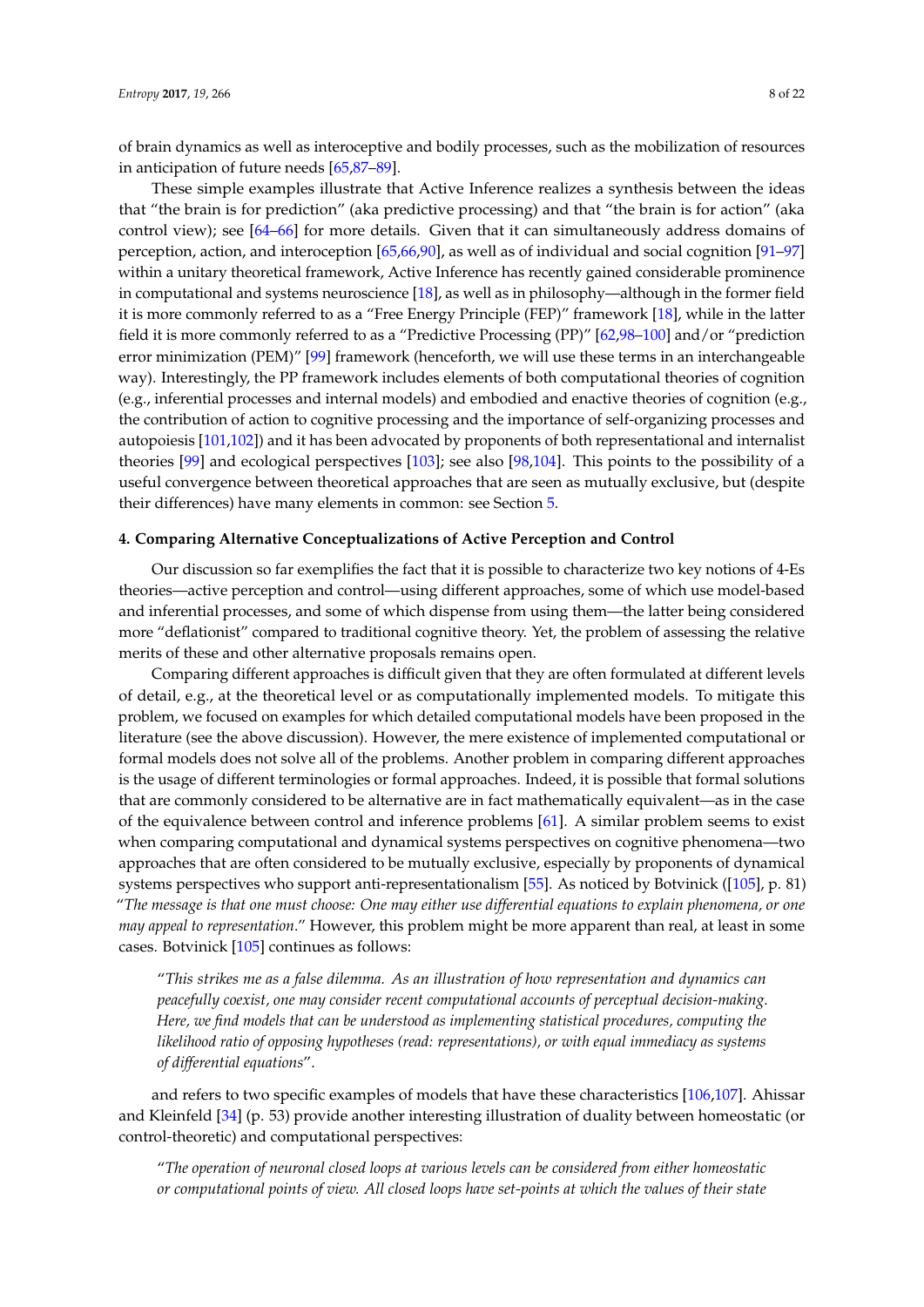*variables are stable. Thus, feedback loops provide a mechanism for maintaining neuronal variables within a particular range of values. This can be termed a homeostatic function. On the other hand, since the feedback loops compute changes in the state variables to counteract changes in the external world, the change in state variables constitutes a representation of change in the outside world. As an example, we consider Wiener's description of the sensorimotor control of a stick with one finger. The state variables are the angle of the stick and the position (angle and pivot location) of the finger. When the stick leaves a set-point as a result of a change in local air pressure, the sensorimotor system will converge to a new set-point in which the position of the finger is different. The end result, from the homeostatic point of view, is that equilibrium is re-established. From the computational point of view, the new set-point is an internal representation of the new conditions, e.g., the new local air pressure, in the external world. (We note that the representation of perturbation by state variables may be dimensionally under- or over-determined and possibly not unique.) This internal representation is 'computed' by the closed-loop mechanism*".

A similar case can be made for the duality between inference and agent-environment synchrony, if one considers the illustration of how Active Inference principles can be used to model dynamical or autopoietic systems [\[101\]](#page-19-6). In this example, the active inference framework is used to illustrate the emergence of (simplified forms of) "life" and self-organization from a sort of "primordial soup" in which particles having Newtonian and electrochemical dynamics interact over time and can self-organize. Technically speaking, the active inference agent has an internal model, whose internal states are kept separated from external (environmental) states by a so-called Markov blanket (a statistical construct that captures conditional independencies between nodes). By repeated interactions with the external environment, the agent's internal states "infer" the dynamics of the external environment. However, the very same process can be described both in terms of statistical inference (and free energy minimization) and of (generalized) synchrony between two dynamical systems—agent and environment—that is made possible by their continuous coupling.

This short illustration of the difficulties of comparing different approaches—and the possible errors one can incur if one naively maps different formal languages to different theories—is meant to suggest caution in the analysis, but not that all theories are equal. Rather, we suggest that different families of approaches (e.g., with or without internal models) to the problems we have focused on—active perception and control—have some elements in common but are different in other respects. In the rest of this section, we will discuss some of the theoretical implications of using, or not using, model-based and inferential approaches to problems of active perception and control, for what concerns the notion of internal representation and the way we conceptualize brain architecture.

# *4.1. Model-Based Approaches to Active Perception and Control: Conceptual Implications*

As we have seen, it is possible to address related problems (e.g., active perception and control) and even appeal to similar constructs (e.g., sensorimotor contingencies) using a range of different architectural solutions. For example, one can cast active perception within a family of solutions rooted in dynamical systems theory (e.g., [\[13](#page-16-4)[,31\]](#page-16-19)) or, alternatively, within a family of solutions rooted in model-based and inferential computations (e.g., [\[35](#page-16-23)[,36\]](#page-16-28)). Both approaches implement perception as an interactive process, in which action dynamics (e.g., the routines for grasping an apple) probe whether the "presuppositions for action" (e.g., the presence of an apple) hold or not—hence, sensory and motor processes form a closed loop and not successive stages, in agreement with the tenets of pragmatists [\[9](#page-16-1)[–11\]](#page-16-2).

However, the appeal to similar pragmatist principles hides the theoretical differences between the two approaches. Enactive theories of cognition including SMC theory [\[13\]](#page-16-4) tend to assume that perceptual processing depends on an implicit mastery of the rules of how sensations change depending on actions; thus, appealing to the notion of internal representation is not necessary or is even misleading, as it would divert the attention from the most important (interactive) components that make SMCs useful. In other words, enacting an apple-related action-perception loop is sufficient for perception and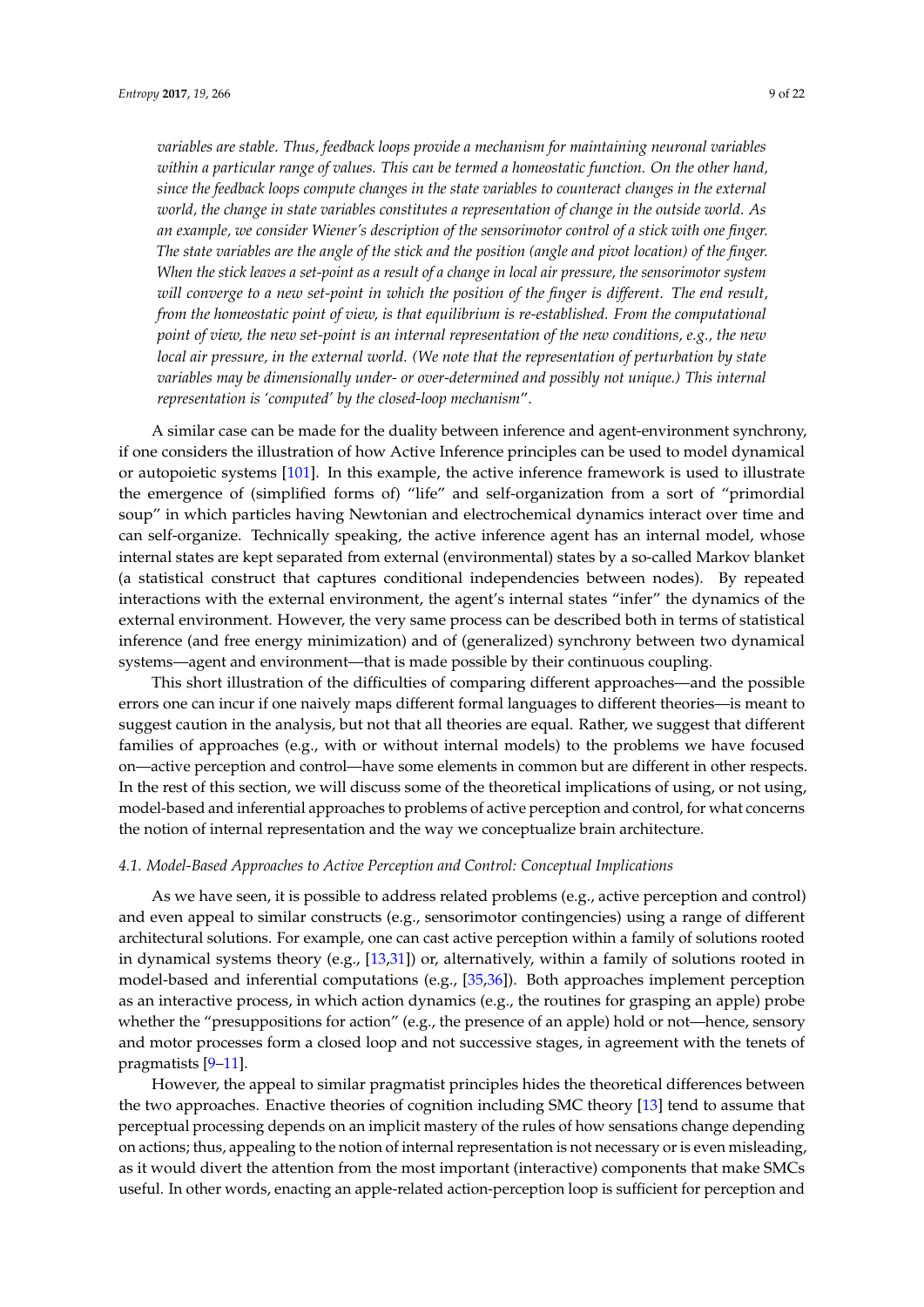a successful grasping: no internal apple representation is needed for this. This would make redundant the usage of notions such as "beliefs" or "hidden states" that model-based systems associate with perceptual hypotheses such as the presence of an apple or a cup, and of the notion of "inference" that often refers to maximizing the likelihood of (or minimizing surprise about) perceptual hypotheses. More specifically, one can argue that these notions would not be particularly problematic if used as technical constructs—as constituents of an adaptive agent architecture—but would instead become problematic if one assigned them a theoretical dignity, e.g., if one equated "belief" or "hidden state" to internal representation (it is, however, worth reminding that theories of ecological perception [\[12\]](#page-16-3) would not accept the notion of "hidden states"—even if intended in a minimalistic sense—because they are not required under the assumption that perception is "direct" and sensory stimuli are self-sufficient for it, making the mediation of internal or hidden states unnecessary).

This point leads us to the question on whether a model-based approach like PP invites (or implies) a representational interpretation—an issue that is currently debated in philosophy, with contrasting proposals that highlight the relations between PP and various (e.g., internalist, externalist, or non-representationalist) epistemological perspectives [\[62,](#page-17-18)[98](#page-19-3)[,99](#page-19-5)[,103](#page-19-8)[,104](#page-19-9)[,108](#page-19-13)[,109\]](#page-19-14). This diversity of opinions recapitulates within the field of PP theories some long-lasting debates about the nature and/or the existence of representations. Our contribution to this debate is to review various existing examples of Active Inference agents, and discuss in which senses they may lend themselves to representationalist or anti-representationalist interpretations—with the obvious caveat that these interpretations may diverge, depending on the specific definition of representation.

Some theories of representation emphasize some form of correspondence or (exploitable) structural similarity between a vehicle and what it represents [\[108](#page-19-13)[,110](#page-19-15)[,111\]](#page-19-16). In this vein, a test for representation would be assessing the (structural) similarity between an agent's internal generative model and/or hidden states (aka the vehicles) and the "true" environmental dynamics—or "generative process" in Active Inference parlance—which is unknown to the agent. When representation is conceived in this way, it seems natural to assign a representational status to (hidden) states within the agent's Markov blanket, and to notice that the similarity between generative model and generative process is a guarantee for a "good regulator" [\[67\]](#page-18-1). In keeping, most implemented Active Inference agents have internal generative models that are very similar to the external generative process, and sometimes almost the same, see e.g., [\[82,](#page-18-15)[84,](#page-18-16)[112\]](#page-19-17). However, this is often done for practical purposes; and it is not necessary to assume a too strong (or naive) idea of similarity according to which internal models are necessarily copies of (or mirror) the external generative process.

In fact, in Active Inference systems generative models and generative processes can diverge in various ways, and for various reasons. The most obvious reason is that internal models are subject to imperfect learning procedures, whose objective is ultimately affording accurate control and goal-achievement or, in other words, mediating adaptive action, or permitting the agent to reciprocate external stimuli with appropriate adaptive actions in order to keep its internal variables within acceptable ranges (and minimize its free energy). Intuitively, given that biological agents have limited resources, and their ultimate goal is interacting successfully within their ecological niche, the "content" of their models will be biased by utilitarian considerations, with resources assigned to coding relevant aspects only, as evident (for example) in the fact that different animals perceive broader or narrower colour spectra [\[113\]](#page-19-18). Several learning procedures also have the objective to compress information, that is, to integrate in the models only the minimal amount of information necessary to solve a specific task [\[114\]](#page-19-19). One can reframe all these ideas within a more formal model comparison procedure, which is part and parcel of free energy minimization, and consider that when a simpler model (e.g., one that includes fewer variables) affords good control, then it may be privileged compared to a more complex model, which may putatively represent the environment more faithfully [\[81](#page-18-17)[,115\]](#page-19-20). This might imply that, for example, an agent's model may fail to encode differentially two external states or contexts, if they afford the same policy; and in the long run, even a less discriminative model such as one that assumes that "all cows are black (at night)" can be privileged. If one additionally considers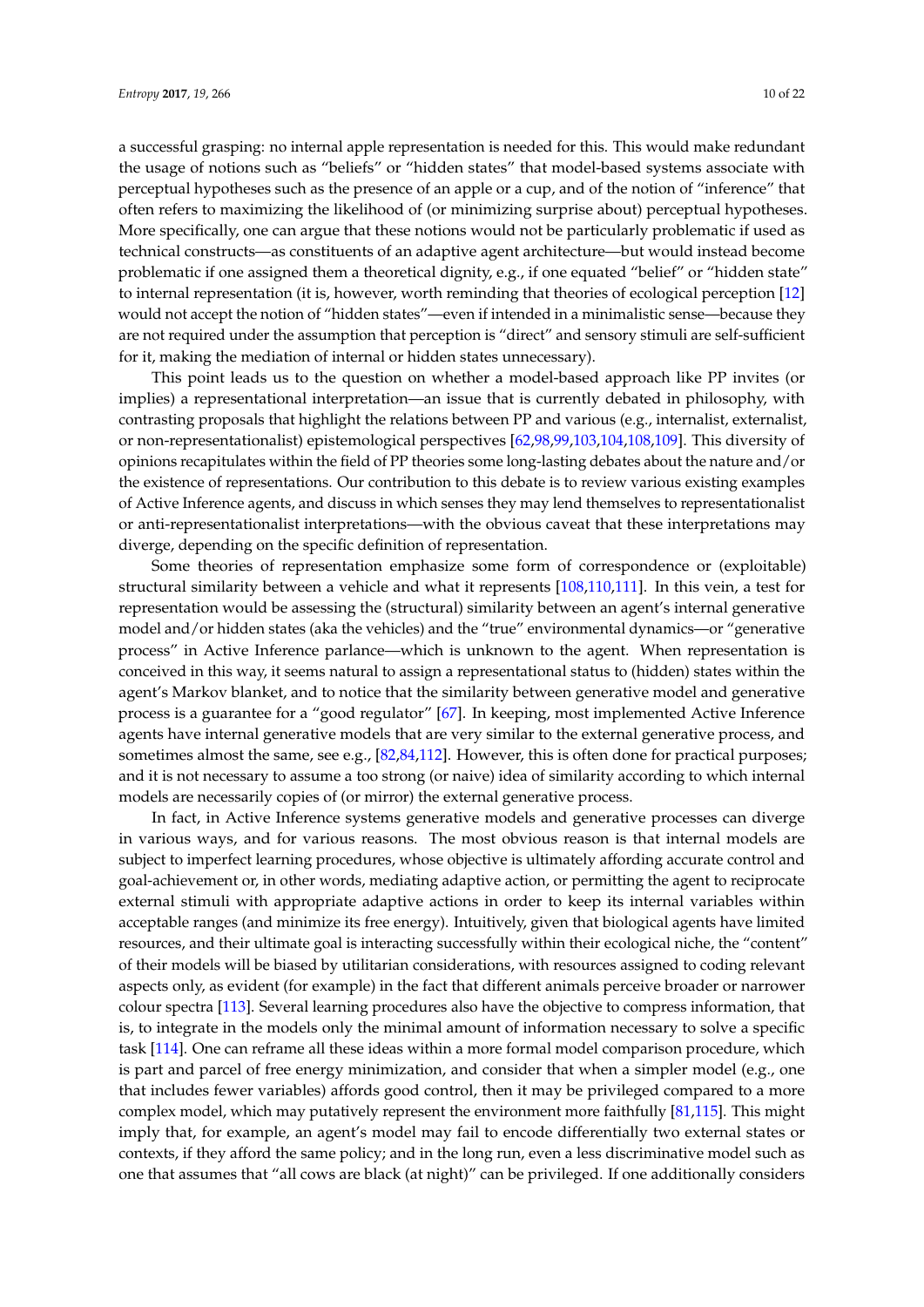that Active Inference requires the active suppression of expected sensory consequences of actions to trigger movement, and it often affords a sort of optimism bias [\[116\]](#page-19-21), it becomes evident that neither the agent's generative model has to be identical to the generative process, not the agent's current beliefs (or inferred states) have to be necessarily aligned to external states. This is because, in Active inference, control demands have priority over the rest of inference. To what extent the above examples are compatible with a representational view that highlights some form of correspondence or structural similarity between a vehicle and what it represents remains a matter for debate [\[108](#page-19-13)[,110,](#page-19-15)[111\]](#page-19-16).

The topic becomes even more controversial if one considers a slightly different way to construct the generative models for Active Inference, which appeals more directly to the notions of SMCs [\[13\]](#page-16-4) and motor-sensory-motor contingencies [\[31\]](#page-16-19). For example, an agent's generative model can be composed of a simple dynamical system [\[117,](#page-19-22)[118\]](#page-20-0) (e.g., a pendulum) that guides the active sampling of information, in analogy to rodent whisking behaviour. In this example, the pendulum may jointly support the control of a simple whisker-like sensor and the prediction of a sensory event following its protraction (with a certain amplitude)—or a sensorimotor contingency between whisker protraction and the receipt of sensory stimuli. Such mechanism would be sufficient to solve tasks such as the tactile discrimination or localization of some objects (e.g., walls versus open arenas) or distance discrimination tasks [\[119](#page-20-1)[,120\]](#page-20-2). A peculiarity of this model is that pendulum would not be considered a model of the external object (e.g., a wall), but a model of the way an agent interacts with the environment or samples its inputs. Given its similarity with SMC theory, one can consider that the generative model in this example mediates successful interactive behaviour and dynamical coupling with the external environment, rather establishing a correspondence with—or represent—it. Alternatively, one might argue that the generative model deserves a representational status, as some of its internal variables (e.g., the angle of the pendulum) are related to external variables (e.g., animal-object distance); or alternatively, because the pendulum-supported active sampling can be part of a wider inferential scheme (hypothesis testing [\[35](#page-16-23)[,36\]](#page-16-28)), in which repeated cycles of whisking behaviour support the accumulation of evidence in favour or specific hypotheses or beliefs (e.g., whether or not the animal is facing a wall), which constitute representations. To the extent that representation is defined in relation to a consistent mapping between variables inside and outside the agent's Markov blanket, then considering the inferential system as a whole (not just the pendulum) would meet the definition.

Having said so, it is important to recognize that—as our discussion exemplifies—the mapping between internal generative models (as well as hidden states and beliefs) and external, generative processes can be sometimes complex, even in very simple computational models using PP (and plausibly, much more in biological agents). There are also cases in which some aspects of agent-environment interactions don't need to be modelled, because they are directly embedded in the way the body works; the field of morphological computation [\[121\]](#page-20-3) provides several examples of this form of off-loading. In this perspective, one can even re-read the "good regulator" theorem [\[67\]](#page-18-1) and consider that a good controller needs to *be* (not necessarily to *include*) a model of a system—hence, bodily and morphological processes can be part and parcel of the model. In sum, there are multiple ways to implement Active Inference agents and their generative models. This fact should not be surprising, as the same framework has been used to model autonomous systems at various levels of complexity, from cells that self-organize and show the emergence of life from a primordial soup [\[101\]](#page-19-6) or of morphogenetic processes [\[102\]](#page-19-7), to more sophisticated agent models that engage in cognitive [\[122,](#page-20-4)[123\]](#page-20-5) or social tasks [\[92\]](#page-19-23)—while also appealing within these cognitive models to different inferred variables, including spatial representations [\[80\]](#page-18-10), action possibilities within an affordance landscape [\[16\]](#page-16-7), and internal (belief) states of other agents [\[96\]](#page-19-24). It is then possible that a reason for dissatisfaction with the above definition of representation is that it does not account for this diversity, and the possibility that we have different epistemological attitudes towards these diverse systems.

One can also sidestep entirely the question of whether or not an agent's generative model or internal states are similar to the external generative process, and ask in which cases they can be productively assumed to play a representational function—here, in the well-known (yet not universally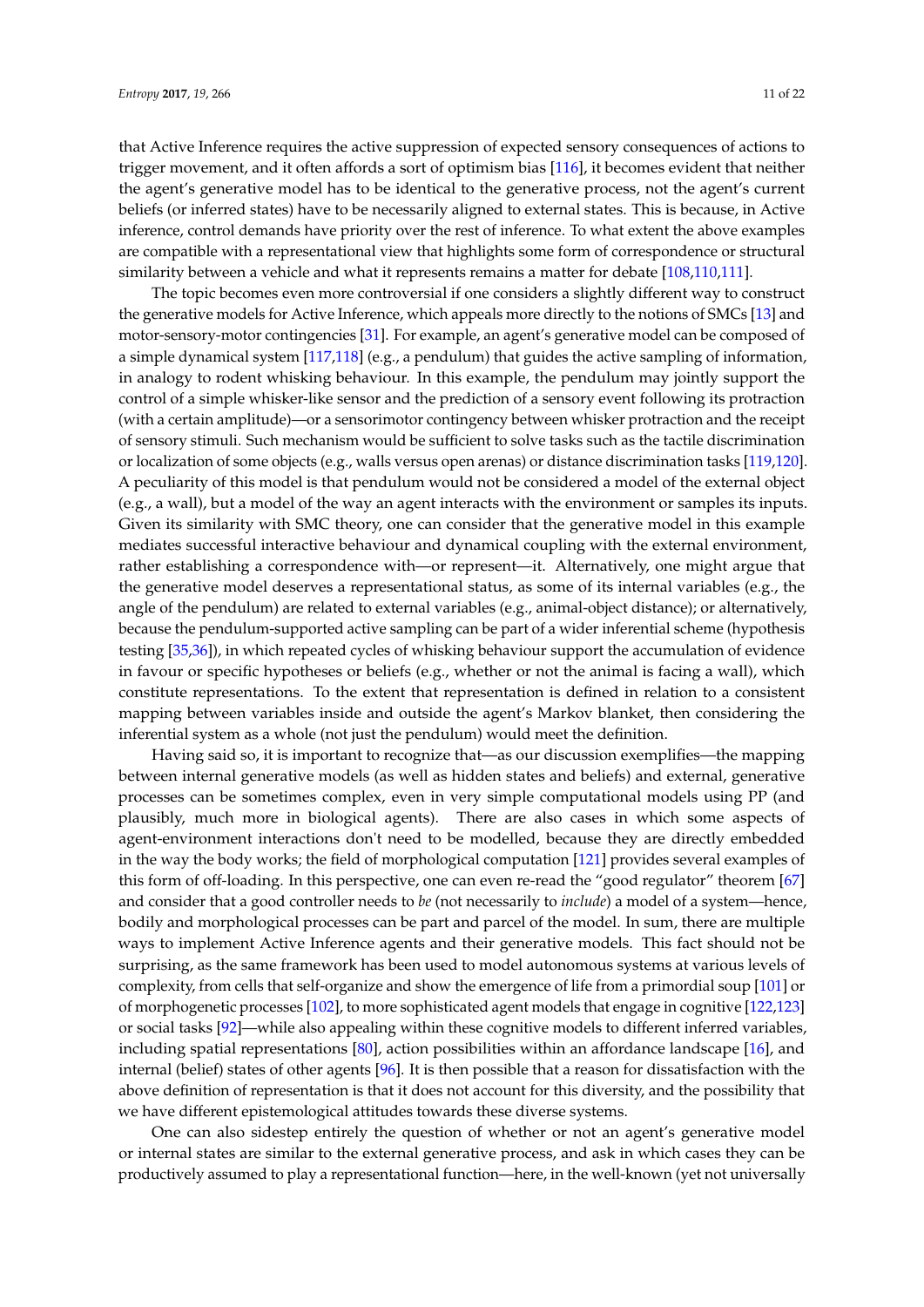accepted) sense of mediating interaction and cognition off-line, or "in the absence of" the entity or object that they putatively represent [\[8,](#page-16-0)[11,](#page-16-2)[17\]](#page-16-8). Using this (quite conservative) criterion of off-line usage and decouplability (or detachment), then different model-based or PP systems (and associated notions such as "belief", "hidden state" or "generative model") lend themselves to representational or non-representational interpretations, depending on how they are used within the system. If one considers again the aforementioned case of the emergence of life from a primordial soup [\[101\]](#page-19-6), the agent's model is a medium for self-organization and synchrony between two coupled dynamical systems, and despite the presence of internal (hidden) states and inferential processes, the architecture does not invite a representational interpretation; see [\[98](#page-19-3)[,101,](#page-19-6)[103\]](#page-19-8) for discussions and [\[102\]](#page-19-7) for a related example. There are other cases in which beliefs and hidden states label components of internal models, which are transiently updated during the action-perception loop for accurate control or learning, but are not used or accessed outside it. The "beliefs" that are maintained within the model-based architecture might correspond, for example, to specific parametrizations of the system (e.g., joint angles of fingers) that need to be optimized during grasping (e.g., to produce the necessary hand preshape). In this example, it would seem too strong to assign such beliefs a truly representational status—at least if one assumes that a tenet of representational content is that it can be accessed and manipulated off-line [\[17](#page-16-8)[,41\]](#page-17-1).

However, other examples of model-based systems lend themselves to a representational interpretation, which would be precluded in some (e.g., enactivist) theoretical perspectives. Consider the same apple-grasping architecture described above, in which "beliefs" about hand preshape become systematically monitored and used outside the current online action-perception loop. These beliefs could be used in parallel for grasping the apple and for updating an internal virtual (physical) simulator, which might encode the position of objects, permitting an agent to remember them or to plan/imagine grasping actions when the objects are temporarily out of its view [\[124](#page-20-6)[,125\]](#page-20-7). Another popular example in the "motor cognition" framework is the fact that some sub-processes implied in model-based motor control, and namely the forward modelling loop that accompanies overt actions, may be at times detached and reused off-line, in a neural simulation of action that supports action planning and imagination of movement [\[126\]](#page-20-8). The representational aspect of this process would not consist in the inference of current (latent/hidden) states, but in the process of anticipating action consequences—for example, in the anticipated softness of grasping a sponge or the anticipated sweetness of eating an apple. This view is compatible with the idea that representation is eminently anticipatory and consists in a set of predictions including action consequences and dispositions [\[19,](#page-16-26)[78,](#page-18-8)[127\]](#page-20-9). According to this analysis, the difference between non-representational and representational processes would not depend on the mere presence of constructs such as belief or hidden state or prediction, or even on their "content" (e.g., whether they encode states that "mirror" the external environment), but how they are used: for on-line control only or also for "detached" and off-line processes. A similar distinction can be found in some theories of "action-oriented" or "embodied" representation [\[17](#page-16-8)[,19](#page-16-26)[,20](#page-16-27)[,41](#page-17-1)[,128\]](#page-20-10) as well as in conceptualizations of the differences between states that can, or cannot, be accessed consciously [\[129\]](#page-20-11).

Another process of model-based systems that is usually associated with internal representation (and meta-cognitive abilities) concerns confidence estimation and the monitoring of internal variables such as beliefs and hidden states [\[79\]](#page-18-9). There are aspects of confidence estimation that are automatically available in probabilistic model-based systems—for example, a measure of the precision (or inverse variance) of current beliefs—but some architectures also monitor other variables, such as for example the quality of current evidence or the volatility of the environment [\[70,](#page-18-18)[130,](#page-20-12)[131\]](#page-20-13). These additional parameters (or meta-parameters) have multiple uses in learning control, such as adapting learning rates or the stochasticity of policy selection [\[112\]](#page-19-17), but may also have psychological counterparts, such as a subjective "feeling" of confidence [\[79\]](#page-18-9).

What would these (putatively representational) confidence ratings add to processes of active perception and control? It is worth remembering that in SMC or closed-loop perception theories,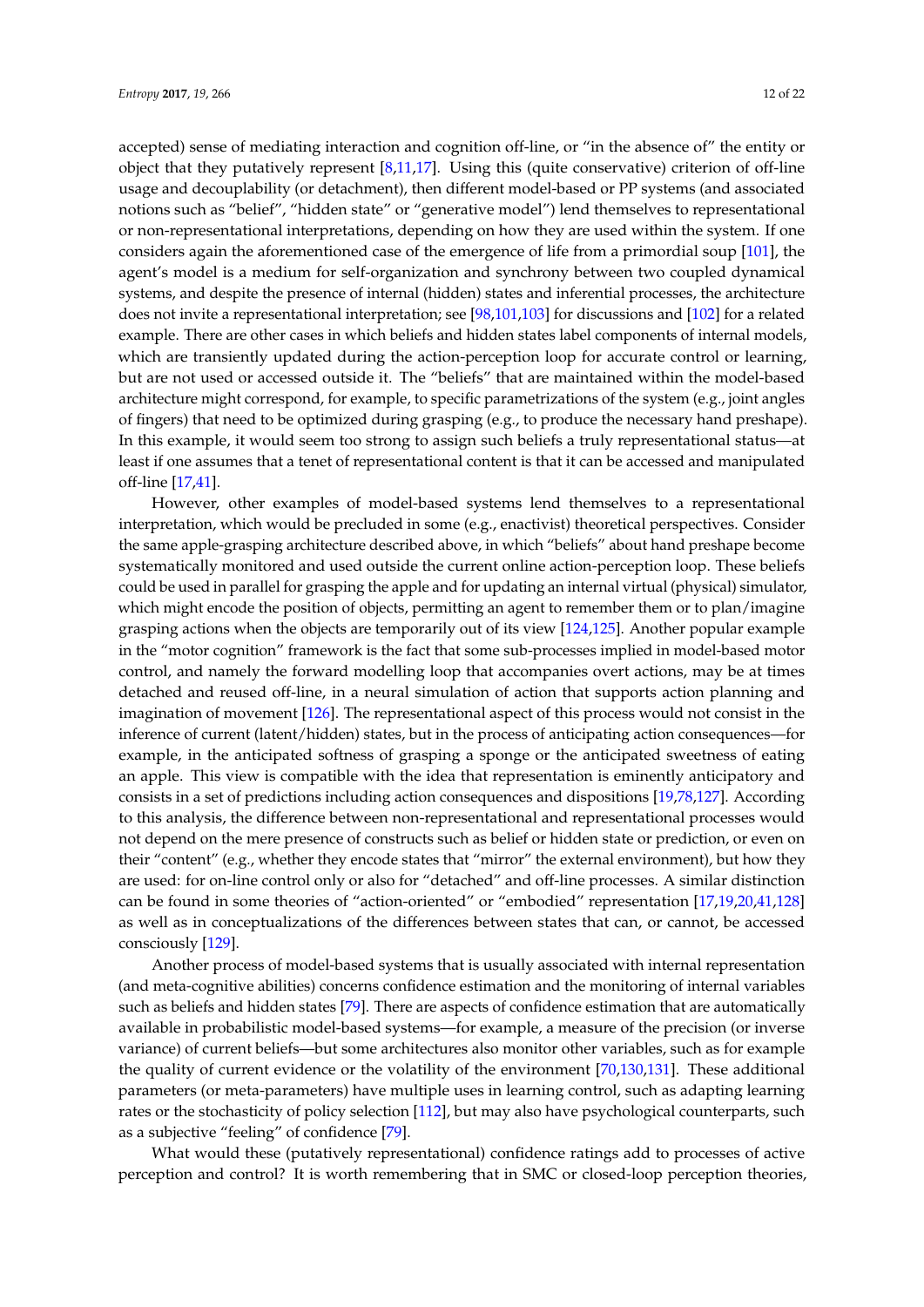enacting the right sensorimotor program is sufficient to attune with (and, thus, perceive) the object. However, there is a potentially problematic aspect of this process: how can an organism know when it has found an object (say, an apple), and decide to disengage from it to search another object (say, a knife to cut the apple into pieces)? One possible answer is that the agent does not really need to "know" anything, but only to steer the appropriate (knife-search) routine at the right time. This is certainly possible, but not trivial except, for instance, in cases where action chains are routinized and external cues are sufficient to trigger the "next" action in a sequence. In their theory of closed-loop perception, Ahissar and Assa [\[31\]](#page-16-19) recognized this "disengagement" problem and proposed a possible solution, based on an additional component: a "confidence estimator", which essentially measures when the closed-loop process converges and thus the agent can change task. In turn, they propose that the confidence estimator may be based on an internal model of the task—thus essentially describing a solution that resembles model-based control, but requires two components: one using internal models (for confidence ratings) and one not using internal models (for control). Despite this difference, the confidence-based system would essentially keep track of the precision (or inverse uncertainty) of the belief "there is an apple", thus playing the same role as the more standard methods of confidence estimation considered above.

In sum, we have argued that inferential systems that use internal models and hidden states do not automatically invite a representational interpretation; this is most notably the case when the internal model only mediates agent-environment coupling and there is no separate access to the internal states or dynamics for other (e.g., offline) operations. In cases like this, it is sufficient to appeal to an "actionable" (generative) model that supports successful action-perception loops, affording agent-environment coupling. Under certain circumstances, however, a representational interpretation seems more appealing, and particularly when hidden states are used for off-line processing (e.g., remembering, imagining) and accessed in other ways (e.g., for confidence judgements), which are usually considered representational processes; and when the system shows similar dynamics when operating in the two dynamical regimes, on-line (coupled to action-perception loops) and offline (decoupled from them).

The possibility for generative models to operate in a dual mode—when coupled with external dynamics and when decoupled from them—presents a challenge for the interactive and anti-representational arguments of enactivists. This is because, if cognition and meaning were constitutively interactive phenomena, then they would be lost in the detached mode, when coupling is broken. The alternative hypothesis would be that generative models acquire their "meaning" through situated interaction, but retain it even when operating in a detached mode, to support forms of "simulated interaction", such as action planning or understanding [\[126\]](#page-20-8).

A useful biological illustration of a dual mode of operation of brain mechanisms is the phenomenon of "internally generated sequences" in the hippocampus, and beyond [\[132\]](#page-20-14). In short, dynamical patterns of neuronal activations that code for behavioural trajectories (i.e., sequence of place cells) are observed in the rodent hippocampus both when animals are actively engaged in overt spatial navigation, and when they are disengaged from the sensorimotor loop, e.g., when they sleep or groom after consuming a food—the latter depending on an internally-generated, spontaneous mode of neuronal processing that generally does not require external sensory inputs. Internally-generated sequences that mimic closely (albeit within different dynamical modes) neuronal activations observed during overt navigation have been proposed to be neuronal instantiations of internal models, which play multiple roles including memory consolidation and planning—thus illustrating a possible way the brain might reuse brain dynamics/internal models in a "dual mode", across overt and covert cognitive processes [\[132](#page-20-14)[–137\]](#page-20-15). An intriguing neurobiological possibility is that the internal models that produce internally generated sequences are formed by exploiting pre-existing internal neuronal dynamics that are initially "meaningless", but acquire their "meaning" (e.g., code for a specific behavioural trajectory of the animal) through situated interaction, when the internal (spontaneous) and external dynamics become coupled [\[138\]](#page-20-16). From a theoretical perspective, this mechanism might be reiterated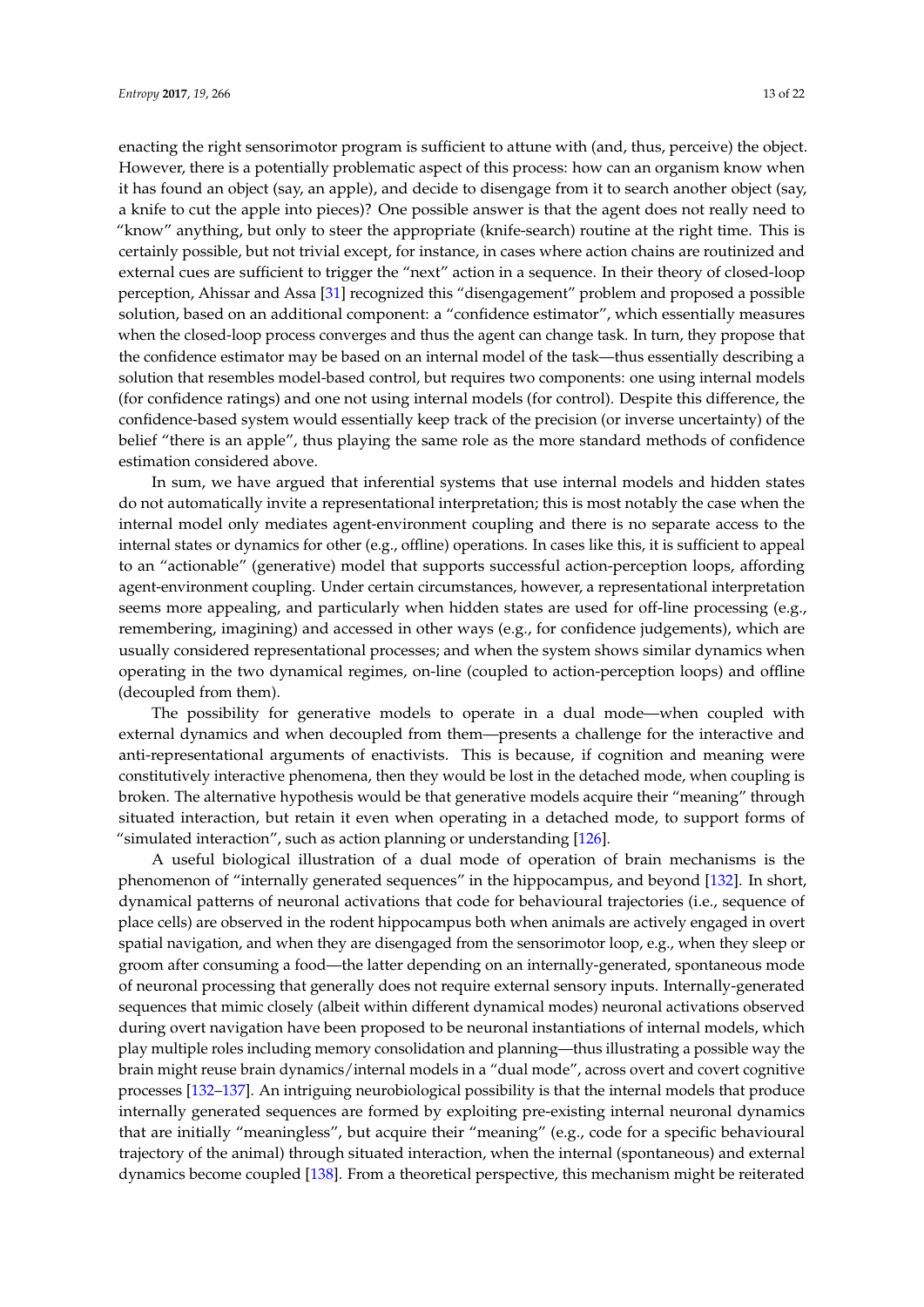hierarchically—thus forming internal models whose different hierarchical levels capture interactive patterns at different timescales [\[139\]](#page-20-17).

#### *4.2. Who Fears Internal Models?*

The discussion above should have contributed to demystify the notions of internal model and inference, showing, first, that they provide the basic mechanisms to construct interactive accounts of perception and action; second, that they lend themselves to non-representational or representational interpretations, depending on how they are used; and third (if one is interested in theories of representation that appeal to the notions of decouplability or detachment), that there is a useful way to think at coupled or decoupled (or detached) cognitive operations in terms of the same internal models operating in a dual mode.

In doing so, we have briefly addressed a common misunderstanding about internal models and associated internal (hidden) states: the idea that they need to be isomorphic to (or a "mirror" of) external reality—an assumption that would directly conflict with pragmatist ideas that motivate interactive views of perception and action. While in generic model-based systems there are no particular constraints on the form and content of internal models, in Active Inference (or similar approaches) internal models and inferential processes are shaped by the agent's goals in significant ways, rather than being a mere "mirror" or replication of the external world or its dynamics. First of all, the most important role of internal models in an active inference (or similar) agent is affording accurate control of the environment, not mapping external states into internal states—the latter function is only required as long as it is functional to the former. Internal models can be organized around interactive patterns (of sensorimotor contingencies) or around ways the environment can be acted upon, and not around sensory regularities only, as in the example of the pendulum used as a model for active sampling in analogy to rodent whisking behaviour. The importance of these models becomes evident if one considers that internal models develop while the agent learns to interact with the external environment and to exercise its mastery and control over it. Encoding the statistics of external stimuli is not sufficient for this; what would be more useful, for example, is modelling the way external inputs are sampled, categorizing sensory-motor events in ways that afford goal achievement, or recognizing similarities in task space rather other than (only) in stimulus space [\[140–](#page-20-18)[142\]](#page-20-19). The importance of drive- and goal-related processes to internal modelling and learning becomes even more evident in that the agent's models develop in close cooperation with the process of fulfilling internal allostatic processes, and then progressively afford the realization of increasingly more abstract goal states [\[65\]](#page-18-12). In sum, internal models continuously depend (for both their acquisition and expression) on control and goal-related processes and need to support situated interaction over and above representation. Internal inferential processes are biased in a similar, goal-directed way: the active inference scheme assumes that in order to act, an agent must "believe" the expected results of its actions in the first place, and has an "optimism bias" concerning its action success [\[122\]](#page-20-4). Hence, the agent's belief state needs to reflect its goals rather than just the external reality. All of these arguments lend support for a nuanced view of internal models and inferential processes, which support an agent's adaptive behaviour—and sometimes also "in the absence of" external referents they putatively represent—in a way that is compatible with the tenets of control-oriented, pragmatist theories.

# <span id="page-13-0"></span>**5. Conclusions**

There is a recent trend in philosophy, cognitive science, and neuroscience to embrace embodied, enactive, and other related (4-Es) proposals that emphasize integrated brain-body-environmental dynamics over and above internal representations and inferential processes. The array of criticisms of 4-Es theories to classical cognitive science and computationalism is sometimes difficult to reconcile under a unitary perspective [\[3,](#page-15-2)[6,](#page-15-4)[51,](#page-17-20)[143,](#page-20-20)[144\]](#page-20-21). Here, we have focused on two criticisms—based around the ideas of passive perception and serial information processing—for which a variety of theoretical and computational proposals have been advanced, often appealing to different perspectives grounded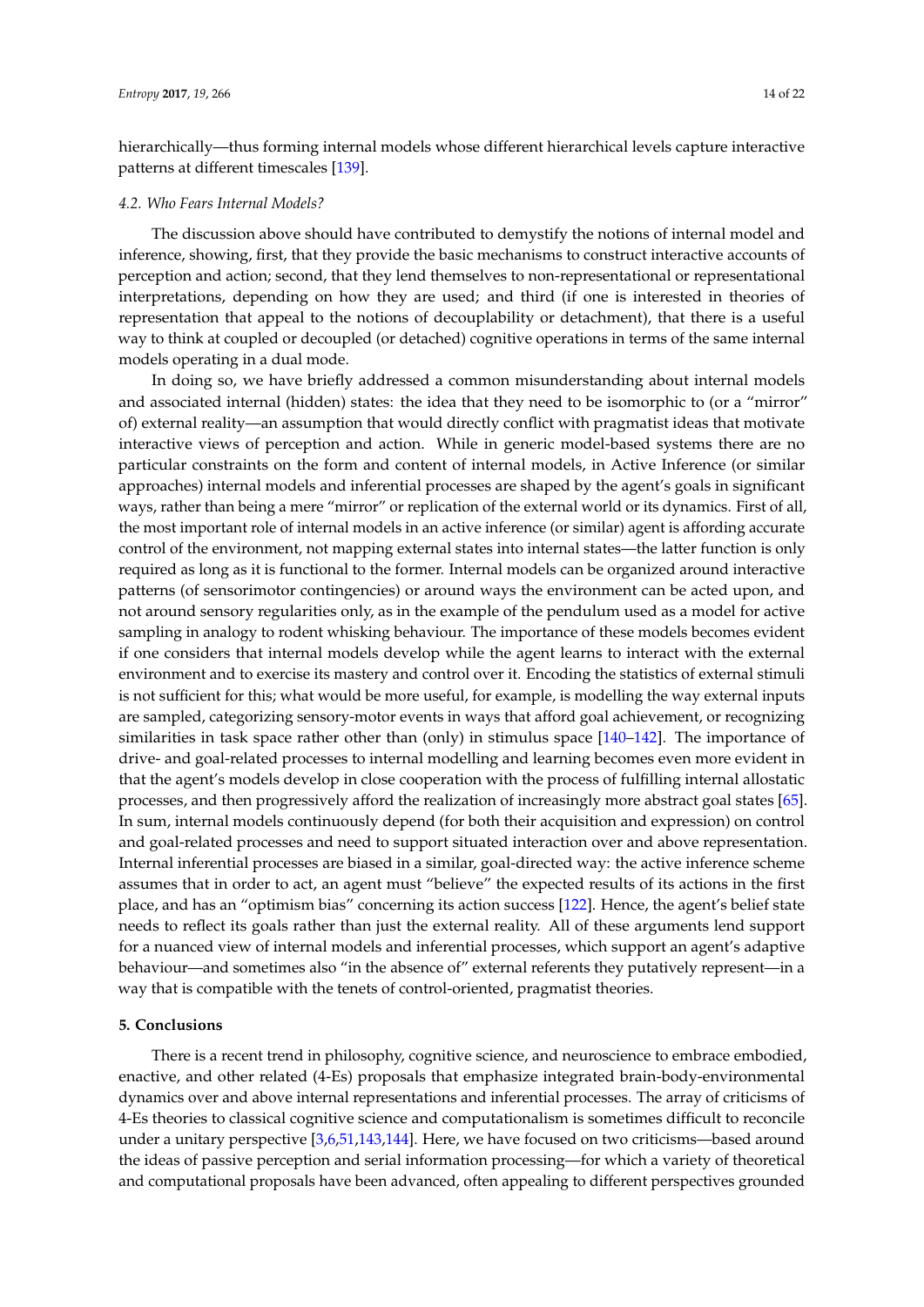for example in dynamical systems or statistical learning theory. A common feature of these two criticisms is the appeal to the notion of action (or interaction) as constitutive of perception and cognition, which is in accordance to pragmatist principles that see a resurgence in current cognitive science and neuroscience [\[53\]](#page-17-11).

Next, we have discussed different possible solutions to these criticisms, some of which appeal to notions that are more compatible with classical cognitive science, such as the notions of internal models and inference, and some of which do not. Our analysis suggests that the two above criticisms are often conflated and need to be teased apart; for example, the notion of active perception does not automatically entail a non-inferential or an ecological perspective [\[12\]](#page-16-3). We have also shown that there are ways to incorporate the two criticisms within a family of models that use the notions of internal models and inference [\[17–](#page-16-8)[22\]](#page-16-9). We have then focused more specifically on model-based theories, discussing their differences from alternative solutions and their degree of compatibility with embodied cognition and enactive theories. We have proposed that it is possible to make model-based systems compatible with the tenets of control-oriented and pragmatist theories in such a way that they solve problems of active perception and control. While model-based systems can be constructed in ways that are more compatible with traditional notions of symbolic systems [\[145](#page-21-0)[,146\]](#page-21-1) or interactive accounts of perception and cognition [\[16,](#page-16-7)[75\]](#page-18-5), there is a trend—at least within proponents of PP—to increasingly recognize pragmatist, action- and control-oriented perspectives [\[53,](#page-17-11)[62,](#page-17-18)[147\]](#page-21-2).

Yet, conceptually, the functioning of model-based systems is open to various interpretations, including representational and non-representational interpretations, and we have tried to dissect the cases in which the different interpretations are more or less viable. A particularly interesting case is the Active Inference framework—which can be productively considered a modern incarnation of cybernetic theory—which includes elements of both computational theories of cognition (e.g., inferential processes and internal models) and embodied and enactive theories of cognition (e.g., the contribution of action to cognitive processing and the importance of self-organizing processes and autopoiesis). By pointing to the fact that these apparently conflicting processes can both coexist in the same framework, we have suggested that some theoretical disagreements (between, e.g., computational and dynamical theories) might be only apparent—or at least possible to reconcile. At the same time, some disagreements between the different camps persist, most notably concerning the content and usage (especially offline usage) of generative models implied in Active Inference and similar inferential schemes. We have reviewed various implemented systems that—depending on their complexity, as well as on the theory of representation one assumes—would lend themselves more or less naturally to representational or anti-representational interpretations. For example, if one assumes that offline use and decouplability are strong tests for representational function (because, in their absence, there would also be alternative, non-representational interpretations), then not all existing examples of Active Inference systems using generative models would pass this test. However, we have also discussed how some models do—or in other words, the possibility for internal (generative) models to temporarily detach from the current sensorimotor loop may afford representational functions, in a way that is not easy to reconcile with non-representational enactive theories [\[17,](#page-16-8)[19,](#page-16-26)[20\]](#page-16-27). Thus, while the different formalisms discussed here (e.g., with or without internal models) have different features, powers, and limitations, model-based solutions seem more suited to address the problem of detached cognition—or how living organisms can temporarily detach from the here-and-now, to implement (for example) future-oriented forms of cognition [\[128,](#page-20-10)[135\]](#page-20-22).

In sum, our analysis illustrates that: an explicitly inferential framework can capture some key aspects of embodied and enactive theories of cognition; some claims of computational and dynamical theories can be reconciled rather than seen as alternative explanations of cognitive phenomena; some aspects of cognitive processing (e.g., detached cognitive operations such as planning and imagination) that are sometimes puzzling to explain from enactive and non-representational perspectives can instead be accommodated by internal generative models and predictive processing regimes that mediate adaptive control loops. It is worth noting that our conclusion that PP can account for important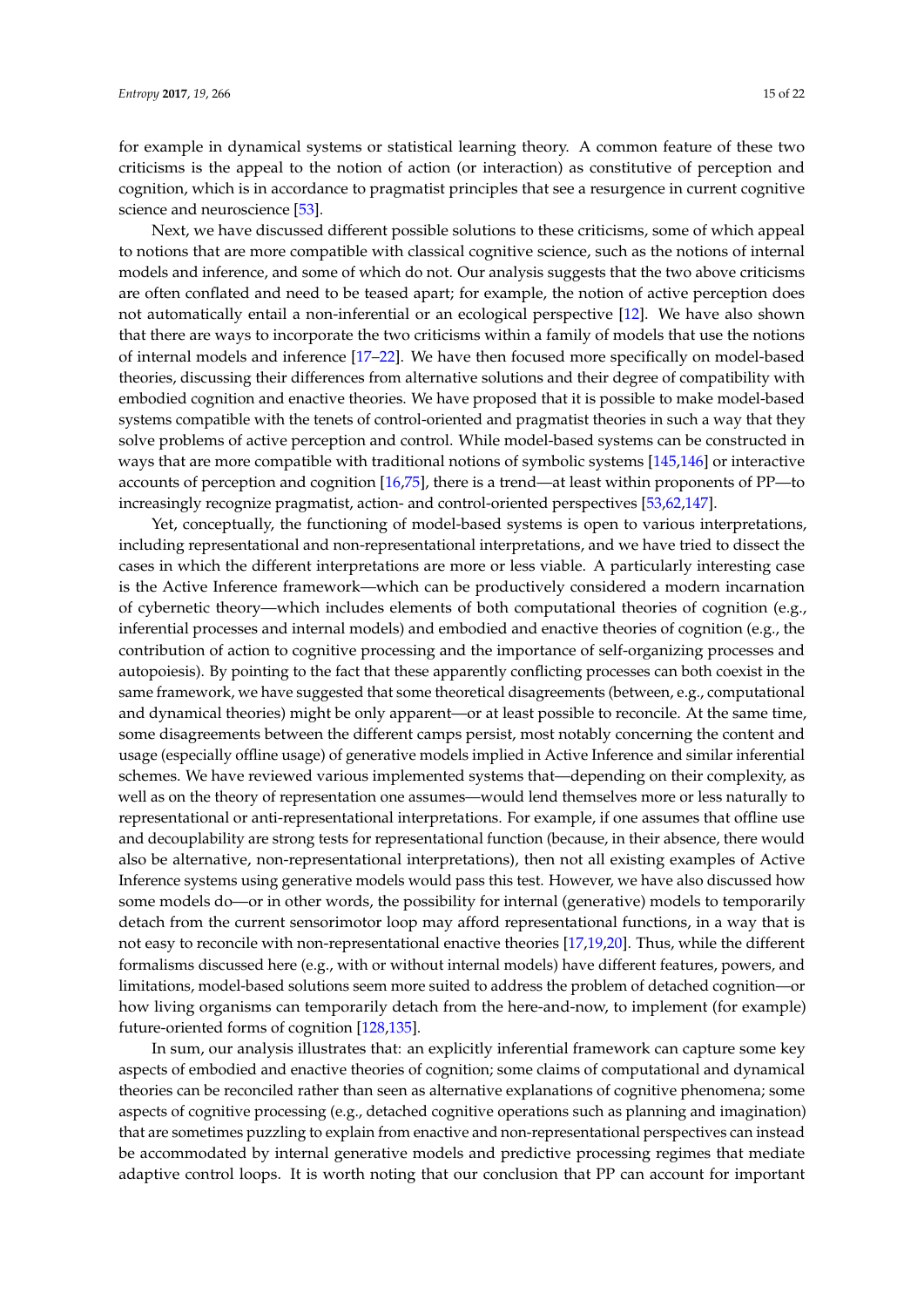theoretical points raised by 4-Es theories would not automatically entail that PP is compatible with the whole spectrum of 4-Es theories. This is because, despite we have treated 4-Es as a heterogeneous but coherent set of theories, some 4-Es theories have been regarded as partially discordant, or even mutually exclusive; this is the case, for example, of different embodied and enactive theories, which emphasize or de-emphasize representations (see Section [5\)](#page-13-0), but also of embedded versus extended cognition—the latter assuming (contra to the former) that aspects of the extra-neural environment forms part of the mechanistic substrate that realizes cognitive phenomena [\[7\]](#page-15-5). Hence, the degree of compatibility of PP and specific 4-Es theories remains to be established case-by-case. It is also worth noting that the importance of action for cognition is exemplified in many more domains than discussed in this paper. For example, there are important demonstrations that action dynamics are required to stabilize perceptual learning [\[148\]](#page-21-3) and sequence learning [\[149\]](#page-21-4) and that action should be considered as part and parcel of decision processes—for example, decision-makers consider both rewards and action costs jointly, and action dynamics feed back on decisions [\[45](#page-17-5)[,50\]](#page-17-9), and one can offload decisions to one's own behaviour [\[83](#page-18-19)[,150\]](#page-21-5). All of these examples, and other, suggest that action is part of cognitive processing and not just a consequence of it [\[53\]](#page-17-11). PP theories seem well suited to address all these domains, but their adequacy remains to be fully demonstrated.

The model-based approach to active perception and control exemplified here also has significant implications for brain architecture. In keeping with embodied and enactive theories, the model-based approach to active perception and control maintains that cognition does not boil down to the internal manipulation of symbols completely separated from perception and action systems. Furthermore, it incorporates the pragmatist idea that the brain is designed for embodied interactions in space and time, not for the passive contemplation of objects or choices outside of sensorimotor and situated contexts—hence, proposing a focus on control rather than representational processes [\[16,](#page-16-7)[46\]](#page-17-6). At the same time, model-based and inferential approaches emphasize the neuronal instantiation of internal generative models and explicit predictive processes that mediate adaptive control loops—an idea that is becoming increasingly influential in theoretical neuroscience [\[18\]](#page-16-29) and (sometimes under the label of "predictive processing") in philosophy  $[100]$ . These assumptions are not easy to reconcile with some enactive theories, which emphasize coupling rather than internal modelling [\[4](#page-15-3)[,13\]](#page-16-4) or which focus on implicit processes of anticipatory synchronization rather than explicit prediction [\[151\]](#page-21-6). While the conceptual and empirical scrutiny of these and alternative proposals continues, we hope we have contributed to shed light on the most significant differences between competing approaches—those that are worth subjecting to (active) hypothesis testing.

**Acknowledgments:** We gratefully acknowledge the support of HFSP (Young Investigator Grant RGY0088/2014).

**Author Contributions:** Giovanni Pezzulo, Francesco Donnarumma, Pierpaolo Iodice, Domenico Maisto and Ivilin Stoianov conceived the article; Giovanni Pezzulo drafted the article; Giovanni Pezzulo, Francesco Donnarumma, Pierpaolo Iodice, Domenico Maisto and Ivilin Stoianov revised the article. All authors have read and approved the final manuscript.

**Conflicts of Interest:** The authors declare no conflict of interest.

#### **References**

- <span id="page-15-0"></span>1. James, W. *The Principles of Psychology*; Dover Publications: New York, NY, USA, 1890.
- <span id="page-15-1"></span>2. Hurley, S. The shared circuits model (SCM): How control, mirroring, and simulation can enable imitation, deliberation, and mindreading. *Behav. Brain Sci.* **2008**, *31*, 1–22. [\[CrossRef\]](http://dx.doi.org/10.1017/S0140525X07003123) [\[PubMed\]](http://www.ncbi.nlm.nih.gov/pubmed/18394222)
- <span id="page-15-2"></span>3. Clark, A. *Being There. Putting Brain, Body, and World Together*; The MIT Press: Cambridge, MA, USA, 1998.
- <span id="page-15-3"></span>4. Gallagher, S. *How the Body Shapes the Mind*; Clarendon Press: Oxford, UK, 2005.
- 5. Thompson, E.; Varela, F.J. Radical embodiment: Neural dynamics and consciousness. *Trends Cogn. Sci.* **2001**, *5*, 418–425. [\[CrossRef\]](http://dx.doi.org/10.1016/S1364-6613(00)01750-2)
- <span id="page-15-4"></span>6. Wilson, M. Six views of embodied cognition. *Psychon. Bull. Rev.* **2002**, *9*, 625–636. [\[CrossRef\]](http://dx.doi.org/10.3758/BF03196322) [\[PubMed\]](http://www.ncbi.nlm.nih.gov/pubmed/12613670)
- <span id="page-15-5"></span>7. Rupert, R.D. Challenges to the hypothesis of extended cognition. *J. Philos.* **2004**, *101*, 389–428. [\[CrossRef\]](http://dx.doi.org/10.5840/jphil2004101826)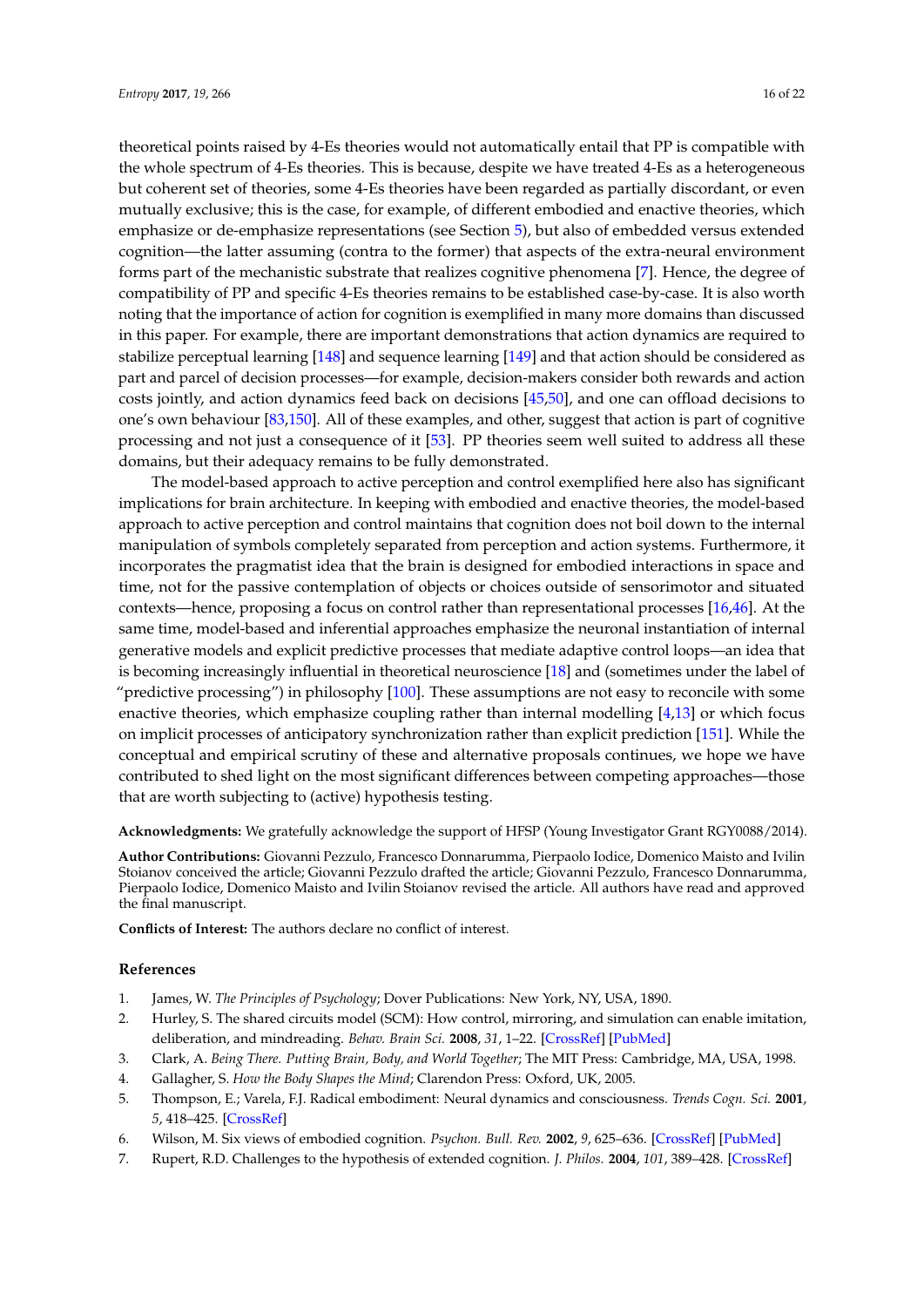- <span id="page-16-0"></span>8. Haugeland, J. Mind Embodied and Embedded. In *Mind and Cognition: 1993 International Symposium*; Academica Sinica: Taipei, Taiwan, 1993.
- <span id="page-16-1"></span>9. Dewey, J. The Reflex Arc Concept in Psychology. *Psychol. Rev.* **1896**, *3*, 357–370. [\[CrossRef\]](http://dx.doi.org/10.1037/h0070405)
- 10. Peirce, C.S. *Philosophical Writings of Peirce*; Dover Publications: New York, NY, USA, 1897.
- <span id="page-16-2"></span>11. Piaget, J. *The Construction of Reality in the Child*; Routledge: Abingdon, UK, 1954.
- <span id="page-16-3"></span>12. Gibson, J.J. *The Ecological Approach to Visual Perception*; Houghton Mifflin Harcourt: Boston, MA, USA, 1979.
- <span id="page-16-4"></span>13. O'Regan, J.K.; Noe, A. A sensorimotor account of vision and visual consciousness. *Behav. Brain Sci.* **2001**, *24*, 883–917. [\[CrossRef\]](http://dx.doi.org/10.1017/S0140525X01000115)
- <span id="page-16-5"></span>14. Newell, A.; Simon, H.A. *Human Problem Solving*; Prentice-Hall: Upper Saddle River, NJ, USA, 1972.
- <span id="page-16-6"></span>15. Engel, A.K.; Maye, A.; Kurthen, M.; König, P. Where's the action? The pragmatic turn in cognitive science. *Trends Cogn. Sci.* **2013**, *17*, 202–209. [\[CrossRef\]](http://dx.doi.org/10.1016/j.tics.2013.03.006) [\[PubMed\]](http://www.ncbi.nlm.nih.gov/pubmed/23608361)
- <span id="page-16-7"></span>16. Pezzulo, G.; Cisek, P. Navigating the Affordance Landscape: Feedback Control as a Process Model of Behavior and Cognition. *Trends Cogn. Sci.* **2016**, *20*, 414–424. [\[CrossRef\]](http://dx.doi.org/10.1016/j.tics.2016.03.013) [\[PubMed\]](http://www.ncbi.nlm.nih.gov/pubmed/27118642)
- <span id="page-16-8"></span>17. Clark, A.; Grush, R. Towards a Cognitive Robotics. *Adapt. Behav.* **1999**, *7*, 5–16. [\[CrossRef\]](http://dx.doi.org/10.1177/105971239900700101)
- <span id="page-16-29"></span>18. Friston, K. The free-energy principle: A unified brain theory? *Nat. Rev. Neurosci.* **2010**, *11*, 127–138. [\[CrossRef\]](http://dx.doi.org/10.1038/nrn2787) [\[PubMed\]](http://www.ncbi.nlm.nih.gov/pubmed/20068583)
- <span id="page-16-26"></span>19. Grush, R. The emulation theory of representation: Motor control, imagery, and perception. *Behav. Brain Sci.* **2004**, *27*, 377–396. [\[CrossRef\]](http://dx.doi.org/10.1017/S0140525X04000093) [\[PubMed\]](http://www.ncbi.nlm.nih.gov/pubmed/15736871)
- <span id="page-16-27"></span>20. Pezzulo, G. Grounding Procedural and Declarative Knowledge in Sensorimotor Anticipation. *Mind Lang.* **2011**, *26*, 78–114. [\[CrossRef\]](http://dx.doi.org/10.1111/j.1468-0017.2010.01411.x)
- <span id="page-16-10"></span>21. Pezzulo, G.; Castelfranchi, C. The Symbol Detachment Problem. *Cogn. Process.* **2007**, *8*, 115–131. [\[CrossRef\]](http://dx.doi.org/10.1007/s10339-007-0164-0) [\[PubMed\]](http://www.ncbi.nlm.nih.gov/pubmed/17406918)
- <span id="page-16-9"></span>22. Toussaint, M. Probabilistic inference as a model of planned behavior. *Kuenstliche Intell.* **2009**, *23*, 23–29.
- <span id="page-16-11"></span>23. Churchland, P.S.; Ramachandran, V.S.; Sejnowski, T.J. A critique of pure vision. In *Large-Scale Neuronal Theor. Brain*; The MIT Press: Cambridge, MA, USA, 1994; pp. 23–60.
- <span id="page-16-12"></span>24. Doya, K.; Ishii, S.; Pouget, A.; Rao, R.P.N. (Eds.) *Bayesian Brain: Probabilistic Approaches to Neural Coding*, 1st ed.; The MIT Press: Cambridge, MA, USA, 2007.
- <span id="page-16-13"></span>25. Friston, K. A theory of cortical responses. *Philos. Trans. R. Soc. Lond. B Biol. Sci.* **2005**, *360*, 815–836. [\[CrossRef\]](http://dx.doi.org/10.1098/rstb.2005.1622) [\[PubMed\]](http://www.ncbi.nlm.nih.gov/pubmed/15937014)
- <span id="page-16-14"></span>26. Rao, R.P.; Ballard, D.H. Predictive coding in the visual cortex: A functional interpretation of some extra-classical receptive-field effects. *Nat. Neurosci.* **1999**, *2*, 79–87. [\[CrossRef\]](http://dx.doi.org/10.1038/4580) [\[PubMed\]](http://www.ncbi.nlm.nih.gov/pubmed/10195184)
- <span id="page-16-15"></span>27. Von Helmholtz, H. Concerning the perceptions in general. In *Treatise on Physiological Optics*; Southall, J.P.C., Ed.; Dover: New York, NY, USA, 1866; Volume 3.
- <span id="page-16-16"></span>28. Hinton, G.E. To recognize shapes, first learn to generate images. *Prog. Brain Res.* **2007**, *165*, 535–547. [\[PubMed\]](http://www.ncbi.nlm.nih.gov/pubmed/17925269)
- <span id="page-16-17"></span>29. Hinton, G.E. Learning multiple layers of representation. *Trends Cogn. Sci.* **2007**, *11*, 428–434. [\[CrossRef\]](http://dx.doi.org/10.1016/j.tics.2007.09.004) [\[PubMed\]](http://www.ncbi.nlm.nih.gov/pubmed/17921042)
- <span id="page-16-18"></span>30. Barsalou, L.W. Perceptual symbol systems. *Behav. Brain Sci.* **1999**, *22*, 577–600. [\[CrossRef\]](http://dx.doi.org/10.1017/S0140525X99002149) [\[PubMed\]](http://www.ncbi.nlm.nih.gov/pubmed/11301525)
- <span id="page-16-19"></span>31. Ahissar, E.; Assa, E. Perception as a closed-loop convergence process. *eLife* **2016**, *5*, e12830. [\[CrossRef\]](http://dx.doi.org/10.7554/eLife.12830) [\[PubMed\]](http://www.ncbi.nlm.nih.gov/pubmed/27159238)
- <span id="page-16-20"></span>32. Gibson, J.J. *The Senses Considered as Perceptual Systems*; Houghton Mifflin: Boston, MA, USA, 1966.
- <span id="page-16-22"></span><span id="page-16-21"></span>33. Bajcsy, R.; Aloimonos, Y.; Tsotsos, J.K. Revisiting Active Perception. *arXiv* **2016**.
- 34. Ahissar, E.; Kleinfeld, D. Closed-loop Neuronal Computations: Focus on Vibrissa Somatosensation in Rat. *Cereb. Cortex* **2003**, *13*, 53–62. [\[CrossRef\]](http://dx.doi.org/10.1093/cercor/13.1.53) [\[PubMed\]](http://www.ncbi.nlm.nih.gov/pubmed/12466215)
- <span id="page-16-23"></span>35. Donnarumma, F.; Costantini, M.; Ambrosini, E.; Friston, K.; Pezzulo, G. Action perception as hypothesis testing. *Cortex* **2017**, *89*, 45–60. [\[CrossRef\]](http://dx.doi.org/10.1016/j.cortex.2017.01.016) [\[PubMed\]](http://www.ncbi.nlm.nih.gov/pubmed/28226255)
- <span id="page-16-28"></span>36. Friston, K.; Adams, R.A.; Perrinet, L.; Breakspear, M. Perceptions as hypotheses: Saccades as experiments. *Front. Psychol.* **2012**, *3*, 151. [\[CrossRef\]](http://dx.doi.org/10.3389/fpsyg.2012.00151) [\[PubMed\]](http://www.ncbi.nlm.nih.gov/pubmed/22654776)
- <span id="page-16-24"></span>37. Lepora, N.F. Biomimetic Active Touch with Fingertips and Whiskers. *IEEE Trans. Haptics* **2016**, *9*, 170–183. [\[CrossRef\]](http://dx.doi.org/10.1109/TOH.2016.2558180) [\[PubMed\]](http://www.ncbi.nlm.nih.gov/pubmed/28113727)
- <span id="page-16-25"></span>38. Norman, D.A.; Shallice, T. Attention to action: Willed and automatic control of behaviour. In *Consciousness and Self-Regulation: Advances in Research and Theory*; Davidson, R.J., Schwartz, G.E., Shapiro, D., Eds.; Springer: Berlin/Heidelberg, Germany, 1986; pp. 1–18.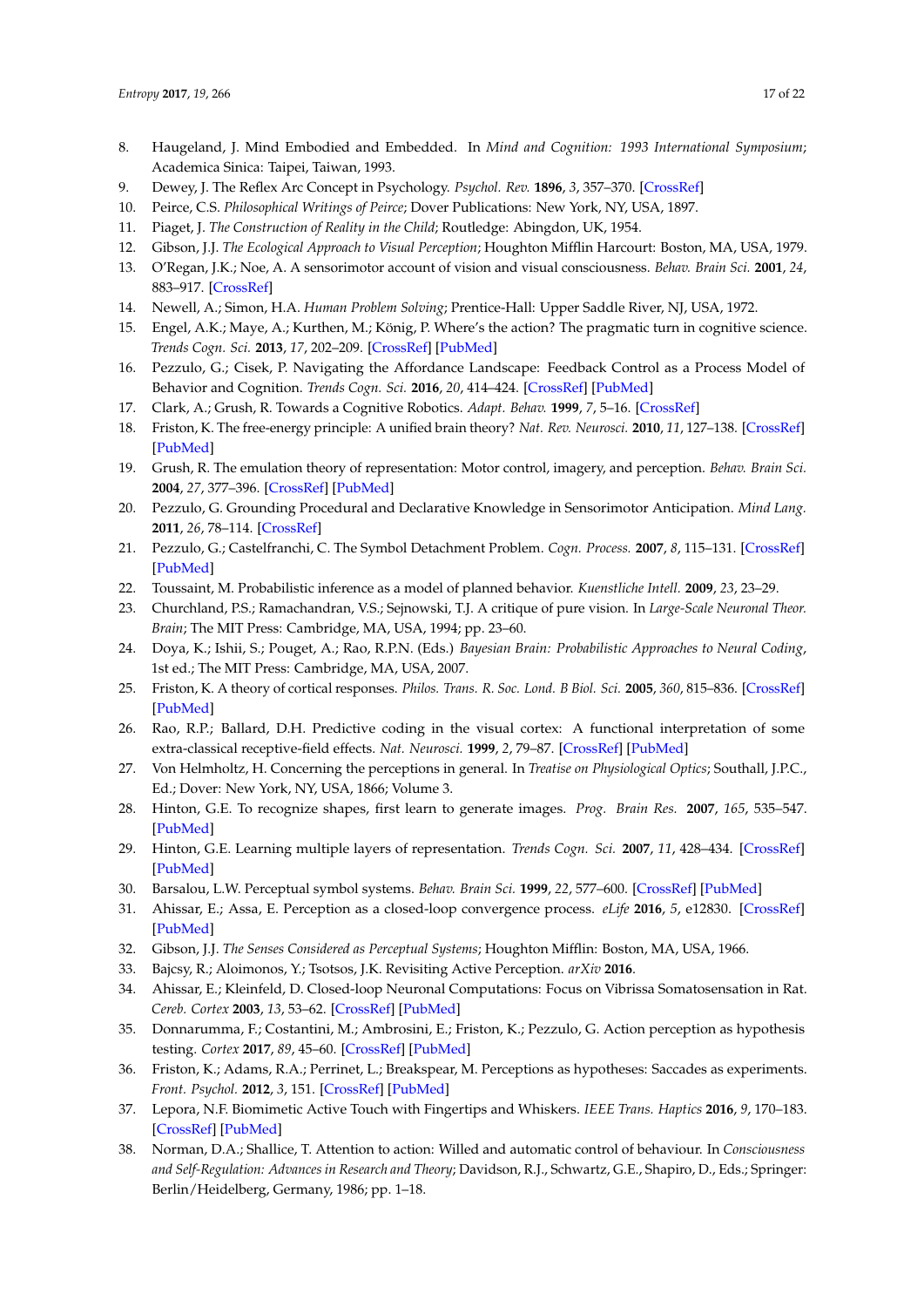- <span id="page-17-0"></span>39. Barkley, R.A. The executive functions and self-regulation: An evolutionary neuropsychological perspective. *Neuropsychol. Rev.* **2001**, *11*, 1–29. [\[CrossRef\]](http://dx.doi.org/10.1023/A:1009085417776) [\[PubMed\]](http://www.ncbi.nlm.nih.gov/pubmed/11392560)
- 40. Fuster, J.M. *The Prefrontal Cortex: Anatomy, Physiology, and Neuropsychology of the Frontal Lobe*; Lippincott-Raven: Philadelphia, PA, USA, 1997.
- <span id="page-17-1"></span>41. Pezzulo, G.; Castelfranchi, C. Thinking as the Control of Imagination: A Conceptual Framework for Goal-Directed Systems. *Psychol. Res.* **2009**, *73*, 559–577. [\[CrossRef\]](http://dx.doi.org/10.1007/s00426-009-0237-z) [\[PubMed\]](http://www.ncbi.nlm.nih.gov/pubmed/19347359)
- <span id="page-17-2"></span>42. Cisek, P. Cortical mechanisms of action selection: The affordance competition hypothesis. *Philos. Trans. R. Soc. B* **2007**, *362*, 1585–1599. [\[CrossRef\]](http://dx.doi.org/10.1098/rstb.2007.2054) [\[PubMed\]](http://www.ncbi.nlm.nih.gov/pubmed/17428779)
- <span id="page-17-3"></span>43. Cisek, P.; Kalaska, J.F. Neural mechanisms for interacting with a world full of action choices. *Annu. Rev. Neurosci.* **2010**, *33*, 269–298. [\[CrossRef\]](http://dx.doi.org/10.1146/annurev.neuro.051508.135409) [\[PubMed\]](http://www.ncbi.nlm.nih.gov/pubmed/20345247)
- <span id="page-17-4"></span>44. Shadlen, M.N.; Kiani, R.; Hanks, T.D.; Churchland, A.K. Neurobiology of Decision Making: An Intentional Framework. In *Better than Conscious?: Decision Making, the Human Mind, and Implications for Institutions*; Engel, C., Singer, W., Eds.; The MIT Press: Cambridge, MA, USA, 2008.
- <span id="page-17-5"></span>45. Lepora, N.F.; Pezzulo, G. Embodied Choice: How action influences perceptual decision making. *PLoS Comput. Biol.* **2015**, *11*, e1004110. [\[CrossRef\]](http://dx.doi.org/10.1371/journal.pcbi.1004110) [\[PubMed\]](http://www.ncbi.nlm.nih.gov/pubmed/25849349)
- <span id="page-17-6"></span>46. Cisek, P. Beyond the computer metaphor: Behavior as interaction. *J. Conscious. Stud.* **1999**, *6*, 125–142.
- <span id="page-17-7"></span>47. Ashby, W.R. *Design for a Brain*; Wiley: Oxford, UK, 1952; Volume ix.
- 48. Powers, W.T. *Behavior: The Control of Perception*; Aldine: Chicago, IL, USA, 1973.
- <span id="page-17-8"></span>49. Wiener, N. *Cybernetics: Or Control and Communication in the Animal and the Machine*; The MIT Press: Cambridge, MA, USA, 1948.
- <span id="page-17-9"></span>50. Cisek, P.; Pastor-Bernier, A. On the challenges and mechanisms of embodied decisions. *Philos. Trans. R. Soc. Lond. B Biol. Sci.* **2014**, *369*, 20130479. [\[CrossRef\]](http://dx.doi.org/10.1098/rstb.2013.0479) [\[PubMed\]](http://www.ncbi.nlm.nih.gov/pubmed/25267821)
- <span id="page-17-20"></span>51. Pezzulo, G.; Barsalou, L.W.; Cangelosi, A.; Fischer, M.H.; McRae, K.; Spivey, M. The Mechanics of Embodiment: A Dialogue on Embodiment and Computational Modeling. *Front. Cogn.* **2011**, *2*, 1–21. [\[CrossRef\]](http://dx.doi.org/10.3389/fpsyg.2011.00005) [\[PubMed\]](http://www.ncbi.nlm.nih.gov/pubmed/21713184)
- <span id="page-17-10"></span>52. Verschure, P.; Pennartz, C.M.A.; Pezzulo, G. The why, what, where, when and how of goal-directed choice: Neuronal and computational principles. *Philos. Trans. R. Soc. Lond. B Biol. Sci.* **2014**, *369*, 20130483. [\[CrossRef\]](http://dx.doi.org/10.1098/rstb.2013.0483) [\[PubMed\]](http://www.ncbi.nlm.nih.gov/pubmed/25267825)
- <span id="page-17-11"></span>53. Engel, A.K.; Friston, K.J.; Kragic, D. *The Pragmatic Turn: Toward Action-Oriented Views in Cognitive Science*; The MIT Press: Cambridge, MA, USA, 2016.
- <span id="page-17-12"></span>54. Shadmehr, R.; Smith, M.A.; Krakauer, J.W. Error correction, sensory prediction, and adaptation in motor control. *Annu. Rev. Neurosci.* **2010**, *33*, 89–108. [\[CrossRef\]](http://dx.doi.org/10.1146/annurev-neuro-060909-153135) [\[PubMed\]](http://www.ncbi.nlm.nih.gov/pubmed/20367317)
- <span id="page-17-13"></span>55. Port, R.; van Gelder, T. *Mind as Motion: Explorations in the Dynamics of Cognition*; The MIT Press: Cambridge, MA, USA, 1995.
- <span id="page-17-14"></span>56. Beer, R.D. The dynamics of adaptive behavior: A research program. *Robot. Auton. Syst.* **1997**, *20*, 257–289. [\[CrossRef\]](http://dx.doi.org/10.1016/S0921-8890(96)00063-2)
- 57. Hope, T.; Stoianov, I.; Zorzi, M. Through neural stimulation to behavior manipulation: A novel method for analyzing dynamical cognitive models. *Cogn. Sci.* **2010**, *34*, 406–433. [\[CrossRef\]](http://dx.doi.org/10.1111/j.1551-6709.2009.01079.x) [\[PubMed\]](http://www.ncbi.nlm.nih.gov/pubmed/21564219)
- 58. Nolfi, S. Behavior and cognition as a complex adaptive system: Insights from robotic experiments. In *Handbook of the Philosophy of Science: Philosophy of Complex Systems*; Hooker, C., Gabbay, D.M., Thagard, P., Woods, J., Eds.; Elsevier: Amsterdam, The Netherlands, 2009; Volume 10.
- <span id="page-17-15"></span>59. Nolfi, S.; Floreano, D. *Evolutionary Robotics. The Biology, Intelligence, and Technology of Self-Organizing Machines*; The MIT Press: Cambridge, MA, USA, 2001.
- <span id="page-17-16"></span>60. Todorov, E.; Jordan, M.I. Optimal feedback control as a theory of motor coordination. *Nat. Neurosci.* **2002**, *5*, 1226–1235. [\[CrossRef\]](http://dx.doi.org/10.1038/nn963) [\[PubMed\]](http://www.ncbi.nlm.nih.gov/pubmed/12404008)
- <span id="page-17-17"></span>61. Todorov, E. Optimality principles in sensorimotor control. *Nat. Neurosci.* **2004**, *7*, 907–915. [\[CrossRef\]](http://dx.doi.org/10.1038/nn1309) [\[PubMed\]](http://www.ncbi.nlm.nih.gov/pubmed/15332089)
- <span id="page-17-18"></span>62. Clark, A. *Surfing Uncertainty: Prediction, Action, and the Embodied Mind*; Oxford University Press: Oxford, UK, 2016; ISBN 978-0-19-021701-3.
- 63. Friston, K. What is optimal about motor control? *Neuron* **2011**, *72*, 488–498. [\[CrossRef\]](http://dx.doi.org/10.1016/j.neuron.2011.10.018) [\[PubMed\]](http://www.ncbi.nlm.nih.gov/pubmed/22078508)
- <span id="page-17-19"></span>64. Friston, K.; Samothrakis, S.; Montague, R. Active inference and agency: Optimal control without cost functions. *Biol. Cybern.* **2012**, *106*, 523–541. [\[CrossRef\]](http://dx.doi.org/10.1007/s00422-012-0512-8) [\[PubMed\]](http://www.ncbi.nlm.nih.gov/pubmed/22864468)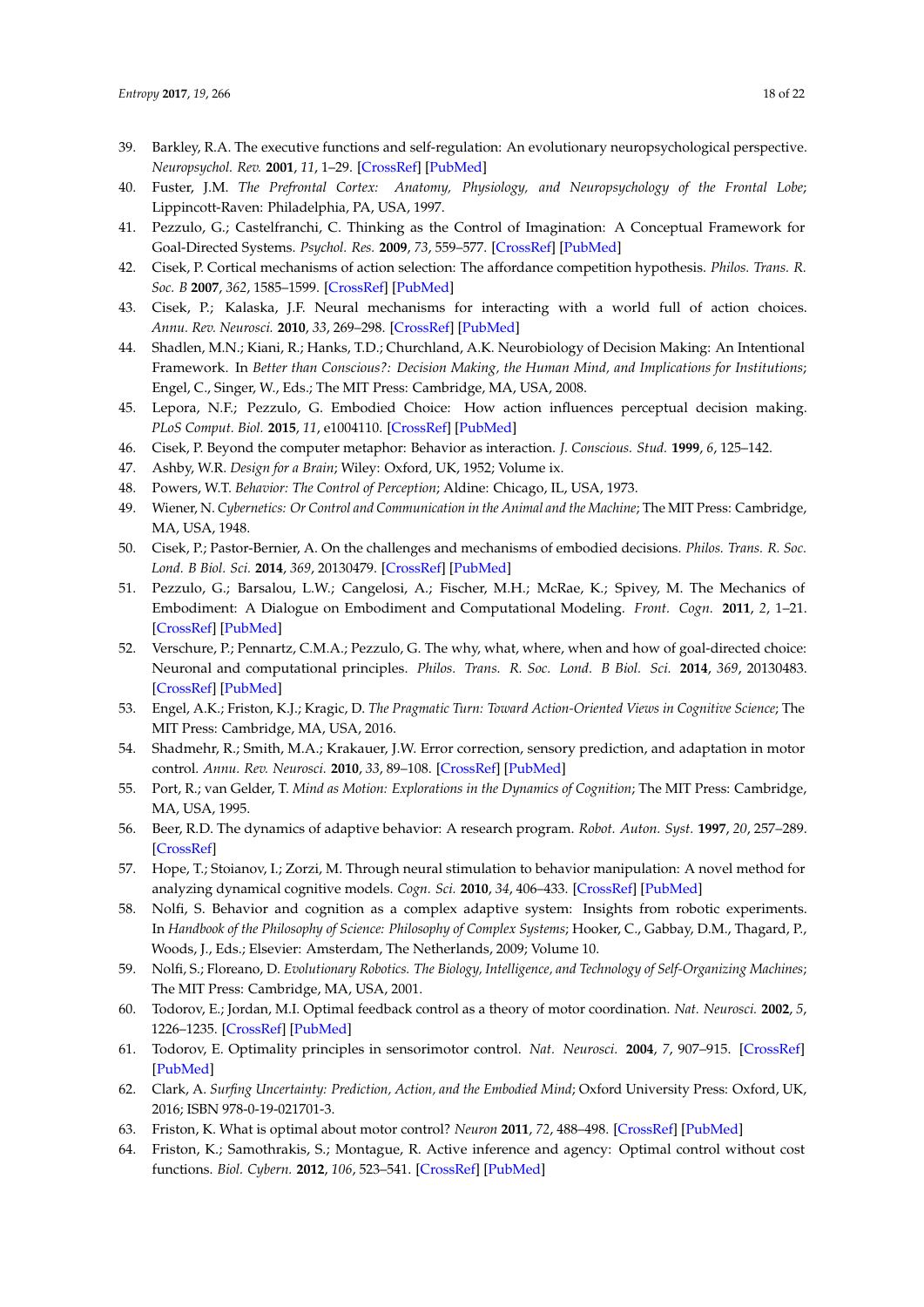- <span id="page-18-12"></span>65. Pezzulo, G.; Rigoli, F.; Friston, K.J. Active Inference, homeostatic regulation and adaptive behavioural control. *Prog. Neurobiol.* **2015**, *134*, 17–35. [\[CrossRef\]](http://dx.doi.org/10.1016/j.pneurobio.2015.09.001) [\[PubMed\]](http://www.ncbi.nlm.nih.gov/pubmed/26365173)
- <span id="page-18-0"></span>66. Seth, A.K. The Cybernetic Bayesian Brain: From Interoceptive Inference to Sensorimotor Contingencies. In *Open MIND*; Metzinger, T., Windt, J.M., Eds.; MIND Group: Frankfurt, Germany, 2014.
- <span id="page-18-1"></span>67. Conant, R.C.; Ashby, W.R. Every good regulator of a system must be a model of that system. *Int. J. Syst. Sci.* **1970**, *1*, 89–97. [\[CrossRef\]](http://dx.doi.org/10.1080/00207727008920220)
- <span id="page-18-2"></span>68. Kappen, H.J.; Gómez, V.; Opper, M. Optimal control as a graphical model inference problem. *Mach. Learn.* **2012**, *87*, 159–182. [\[CrossRef\]](http://dx.doi.org/10.1007/s10994-012-5278-7)
- 69. Penny, W.D.; Zeidman, P.; Burgess, N. Forward and Backward Inference in Spatial Cognition. *PLoS Comput. Biol.* **2013**, *9*, e1003383. [\[CrossRef\]](http://dx.doi.org/10.1371/journal.pcbi.1003383) [\[PubMed\]](http://www.ncbi.nlm.nih.gov/pubmed/24348230)
- <span id="page-18-18"></span>70. Pezzulo, G.; Rigoli, F.; Chersi, F. The Mixed Instrumental Controller: Using Value of Information to combine habitual choice and mental simulation. *Front. Cogn.* **2013**, *4*, 92. [\[CrossRef\]](http://dx.doi.org/10.3389/fpsyg.2013.00092) [\[PubMed\]](http://www.ncbi.nlm.nih.gov/pubmed/23459512)
- 71. Pezzulo, G.; Rigoli, F. The value of foresight: How prospection affects decision-making. *Front. Neurosci.* **2011**, *5*, 79. [\[CrossRef\]](http://dx.doi.org/10.3389/fnins.2011.00079) [\[PubMed\]](http://www.ncbi.nlm.nih.gov/pubmed/21747755)
- <span id="page-18-3"></span>72. Solway, A.; Botvinick, M.M. Goal-directed decision making as probabilistic inference: A computational framework and potential neural correlates. *Psychol. Rev.* **2012**, *119*, 120–154. [\[CrossRef\]](http://dx.doi.org/10.1037/a0026435) [\[PubMed\]](http://www.ncbi.nlm.nih.gov/pubmed/22229491)
- <span id="page-18-4"></span>73. Butz, M.V. Toward a Unified Sub-symbolic Computational Theory of Cognition. *Front. Psychol.* **2016**, *7*, 925. [\[CrossRef\]](http://dx.doi.org/10.3389/fpsyg.2016.00925) [\[PubMed\]](http://www.ncbi.nlm.nih.gov/pubmed/27445895)
- 74. Hemion, N.J. Discovering Latent States for Model Learning: Applying Sensorimotor Contingencies Theory and Predictive Processing to Model Context. *arXiv* **2016**, arXiv:1608.00359v1.
- <span id="page-18-5"></span>75. Maye, A.; Engel, A.K. A computational model of sensorimotor contingencies for object perception and control of behavior. In Proceedings of the IEEE International Conference on Robotics and Automation (ICRA 2011), Shanghai, China, 9–13 May 2011.
- <span id="page-18-6"></span>76. Seth, A.K. A predictive processing theory of sensorimotor contingencies: Explaining the puzzle of perceptual presence and its absence in synesthesia. *Cogn. Neurosci.* **2014**, *5*, 97–118. [\[CrossRef\]](http://dx.doi.org/10.1080/17588928.2013.877880) [\[PubMed\]](http://www.ncbi.nlm.nih.gov/pubmed/24446823)
- <span id="page-18-7"></span>77. Wolpert, D.M. Computational approaches to motor control. *Trends Cogn. Sci.* **1997**, *1*, 209–216. [\[CrossRef\]](http://dx.doi.org/10.1016/S1364-6613(97)01070-X)
- <span id="page-18-8"></span>78. Bickhard, M.H. Representational content in humans and machines. *J. Exp. Theor. Artif. Intell.* **1993**, *5*, 285–333. [\[CrossRef\]](http://dx.doi.org/10.1080/09528139308953775)
- <span id="page-18-9"></span>79. Meyniel, F.; Schlunegger, D.; Dehaene, S. The Sense of Confidence during Probabilistic Learning: A Normative Account. *PLoS Comput. Biol.* **2015**, *11*, e1004305. [\[CrossRef\]](http://dx.doi.org/10.1371/journal.pcbi.1004305) [\[PubMed\]](http://www.ncbi.nlm.nih.gov/pubmed/26076466)
- <span id="page-18-10"></span>80. Friston, K.; FitzGerald, T.; Rigoli, F.; Schwartenbeck, P.; Pezzulo, G. Active Inference: A Process Theory. *Neural Comput.* **2016**, *29*, 1–49. [\[CrossRef\]](http://dx.doi.org/10.1162/NECO_a_00912) [\[PubMed\]](http://www.ncbi.nlm.nih.gov/pubmed/27870614)
- <span id="page-18-17"></span>81. Friston, K.; FitzGerald, T.; Rigoli, F.; Schwartenbeck, P.; O'Doherty, J.; Pezzulo, G. Active inference and learning. *Neurosci. Biobehav. Rev.* **2016**, *68*, 862–879. [\[CrossRef\]](http://dx.doi.org/10.1016/j.neubiorev.2016.06.022) [\[PubMed\]](http://www.ncbi.nlm.nih.gov/pubmed/27375276)
- <span id="page-18-15"></span>82. Pezzulo, G.; Cartoni, E.; Rigoli, F.; Pio-Lopez, L.; Friston, K. Active Inference, epistemic value, and vicarious trial and error. *Learn. Mem.* **2016**, *23*, 322–338. [\[CrossRef\]](http://dx.doi.org/10.1101/lm.041780.116) [\[PubMed\]](http://www.ncbi.nlm.nih.gov/pubmed/27317193)
- <span id="page-18-19"></span>83. Pezzulo, G.; Ognibene, D. Proactive Action Preparation: Seeing Action Preparation as a Continuous and Proactive Process. *Motor Control* **2011**, *16*, 386–424. [\[CrossRef\]](http://dx.doi.org/10.1123/mcj.16.3.386)
- <span id="page-18-16"></span>84. Pio-Lopez, L.; Nizard, A.; Friston, K.; Pezzulo, G. Active inference and robot control: A case study. *J. R. Soc. Interface* **2016**, *13*. [\[CrossRef\]](http://dx.doi.org/10.1098/rsif.2016.0616) [\[PubMed\]](http://www.ncbi.nlm.nih.gov/pubmed/27683002)
- 85. Maisto, D.; Donnarumma, F.; Pezzulo, G. Nonparametric Problem-Space Clustering: Learning Efficient Codes for Cognitive Control Tasks. *Entropy* **2016**, *18*, 61. [\[CrossRef\]](http://dx.doi.org/10.3390/e18020061)
- <span id="page-18-11"></span>86. Donnarumma, F.; Maisto, D.; Pezzulo, G. Problem Solving as Probabilistic Inference with Subgoaling: Explaining Human Successes and Pitfalls in the Tower of Hanoi. *PLoS Comput. Biol.* **2016**, *12*, e1004864. [\[CrossRef\]](http://dx.doi.org/10.1371/journal.pcbi.1004864) [\[PubMed\]](http://www.ncbi.nlm.nih.gov/pubmed/27074140)
- <span id="page-18-13"></span>87. Barrett, L.F.; Quigley, K.S.; Hamilton, P. An active inference theory of allostasis and interoception in depression. *Phil. Trans. R. Soc. B* **2016**, *371*, 20160011. [\[CrossRef\]](http://dx.doi.org/10.1098/rstb.2016.0011) [\[PubMed\]](http://www.ncbi.nlm.nih.gov/pubmed/28080969)
- 88. Pezzulo, G. Why do you fear the Bogeyman? An embodied predictive coding model of perceptual inference. *Cogn. Affect. Behav. Neurosci.* **2013**, *14*, 902–911. [\[CrossRef\]](http://dx.doi.org/10.3758/s13415-013-0227-x) [\[PubMed\]](http://www.ncbi.nlm.nih.gov/pubmed/24307092)
- <span id="page-18-14"></span>89. Seth, A.K.; Friston, K.J. Active interoceptive inference and the emotional brain. *Philos. Trans. R. Soc. B* **2016**, *371*, 20160007. [\[CrossRef\]](http://dx.doi.org/10.1098/rstb.2016.0007) [\[PubMed\]](http://www.ncbi.nlm.nih.gov/pubmed/28080966)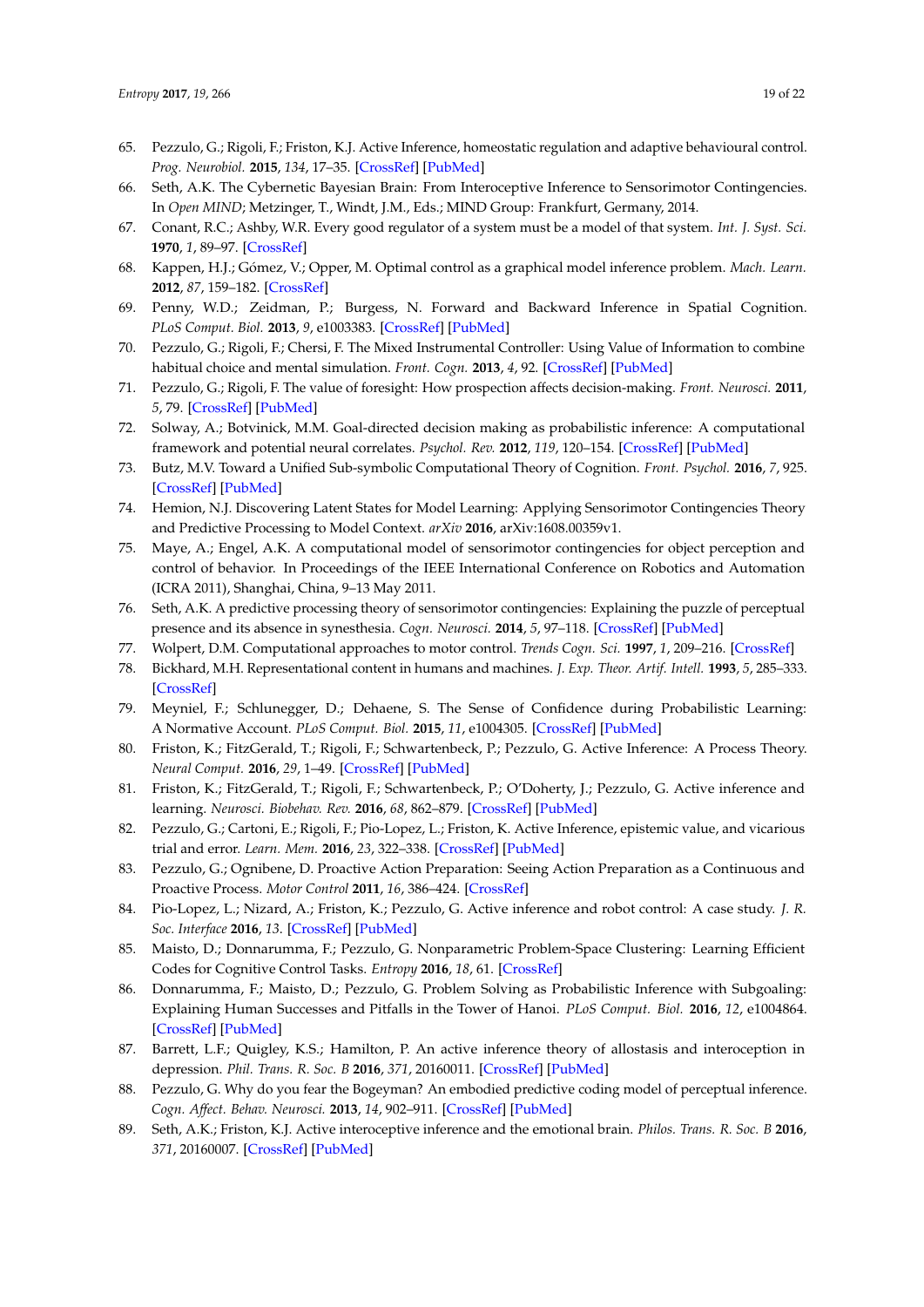- <span id="page-19-0"></span>90. Adams, R.A.; Shipp, S.; Friston, K.J. Predictions not commands: Active inference in the motor system. *Brain Struct. Funct.* **2013**, *218*, 611–643. [\[CrossRef\]](http://dx.doi.org/10.1007/s00429-012-0475-5) [\[PubMed\]](http://www.ncbi.nlm.nih.gov/pubmed/23129312)
- <span id="page-19-1"></span>91. Kilner, J.M.; Friston, K.J.; Frith, C.D. Predictive coding: An account of the Mirror Neuron system. *Cogn. Process.* **2007**, *8*, 159–166. [\[CrossRef\]](http://dx.doi.org/10.1007/s10339-007-0170-2) [\[PubMed\]](http://www.ncbi.nlm.nih.gov/pubmed/17429704)
- <span id="page-19-23"></span>92. Friston, K.; Frith, C. A Duet for one. *Conscious. Cogn.* **2015**, *36*, 390–405. [\[CrossRef\]](http://dx.doi.org/10.1016/j.concog.2014.12.003) [\[PubMed\]](http://www.ncbi.nlm.nih.gov/pubmed/25563935)
- 93. Dindo, H.; Donnarumma, F.; Chersi, F.; Pezzulo, G. The intentional stance as structure learning: A computational perspective on mindreading. *Biol. Cybern.* **2015**, *109*, 453–467. [\[CrossRef\]](http://dx.doi.org/10.1007/s00422-015-0654-6) [\[PubMed\]](http://www.ncbi.nlm.nih.gov/pubmed/26168854)
- 94. Donnarumma, F.; Dindo, H.; Pezzulo, G. Sensorimotor coarticulation in the execution and recognition of intentional actions. *Front. Psychol.* **2017**, *8*, 237. [\[CrossRef\]](http://dx.doi.org/10.3389/fpsyg.2017.00237) [\[PubMed\]](http://www.ncbi.nlm.nih.gov/pubmed/28280475)
- 95. Donnarumma, F.; Dindo, H.; Iodice, P.; Pezzulo, G. You cannot speak and listen at the same time: A probabilistic model of turn-taking. *Biol. Cybern.* **2017**, *111*, 165–183. [\[CrossRef\]](http://dx.doi.org/10.1007/s00422-017-0714-1) [\[PubMed\]](http://www.ncbi.nlm.nih.gov/pubmed/28265753)
- <span id="page-19-24"></span>96. Friston, K.; Mattout, J.; Kilner, J. Action understanding and active inference. *Biol. Cybern.* **2011**, *104*, 137–160. [\[CrossRef\]](http://dx.doi.org/10.1007/s00422-011-0424-z) [\[PubMed\]](http://www.ncbi.nlm.nih.gov/pubmed/21327826)
- <span id="page-19-2"></span>97. Pezzulo, G.; Iodice, P.; Donnarumma, F.; Dindo, H.; Knoblich, G. Avoiding accidents at the champagne reception: A study of joint lifting and balancing. *Psychol. Sci.* **2017**. [\[CrossRef\]](http://dx.doi.org/10.1177/0956797616683015) [\[PubMed\]](http://www.ncbi.nlm.nih.gov/pubmed/28103140)
- <span id="page-19-3"></span>98. Allen, M.; Friston, K.J. From cognitivism to autopoiesis: Towards a computational framework for the embodied mind. *Synthese* **2016**, 1–24. [\[CrossRef\]](http://dx.doi.org/10.1007/s11229-016-1288-5)
- <span id="page-19-5"></span>99. Hohwy, J. *The Predictive Mind*; Oxford University Press: Oxford, UK, 2013.
- <span id="page-19-6"></span><span id="page-19-4"></span>100. Metzinger, T.; Wiese, W. (Eds.) *The Philosophy of Predictive Processing*; Open Mind: Frankfurt, Germany, 2017.
- <span id="page-19-7"></span>101. Friston, K. Life as we know it. *J. R. Soc. Interface* **2013**, *10*, 20130475. [\[CrossRef\]](http://dx.doi.org/10.1098/rsif.2013.0475) [\[PubMed\]](http://www.ncbi.nlm.nih.gov/pubmed/23825119)
- 102. Friston, K.; Levin, M.; Sengupta, B.; Pezzulo, G. Knowing one's place: A free-energy approach to pattern regulation. *J. R. Soc. Interface* **2015**, *12*, 20141383. [\[CrossRef\]](http://dx.doi.org/10.1098/rsif.2014.1383) [\[PubMed\]](http://www.ncbi.nlm.nih.gov/pubmed/25788538)
- <span id="page-19-8"></span>103. Bruineberg, J.; Kiverstein, J.; Rietveld, E. The anticipating brain is not a scientist: The free-energy principle from an ecological-enactive perspective. *Synthese* **2016**, *2016*, 1–28. [\[CrossRef\]](http://dx.doi.org/10.1007/s11229-016-1239-1)
- <span id="page-19-9"></span>104. Gallagher, S.; Allen, M. Active inference, enactivism and the hermeneutics of social cognition. *Synthese* **2016**, *2016*, 1–22. [\[CrossRef\]](http://dx.doi.org/10.1007/s11229-016-1269-8)
- <span id="page-19-10"></span>105. Botvinick, M. Commentary: Why I Am Not a Dynamicist. *Top. Cogn. Sci.* **2012**, *4*, 78–83. [\[CrossRef\]](http://dx.doi.org/10.1111/j.1756-8765.2011.01170.x) [\[PubMed\]](http://www.ncbi.nlm.nih.gov/pubmed/22253180)
- <span id="page-19-11"></span>106. Beck, J.M.; Pouget, A. Exact inferences in a neural implementation of a hidden Markov model. *Neural Comput.* **2007**, *19*, 1344–1361. [\[CrossRef\]](http://dx.doi.org/10.1162/neco.2007.19.5.1344) [\[PubMed\]](http://www.ncbi.nlm.nih.gov/pubmed/17381269)
- <span id="page-19-12"></span>107. Bogacz, R.; Brown, E.; Moehlis, J.; Holmes, P.; Cohen, J.D. The physics of optimal decision making: A formal analysis of models of performance in two-alternative forced-choice tasks. *Psychol. Rev.* **2006**, *113*, 700–765. [\[CrossRef\]](http://dx.doi.org/10.1037/0033-295X.113.4.700) [\[PubMed\]](http://www.ncbi.nlm.nih.gov/pubmed/17014301)
- <span id="page-19-13"></span>108. Kiefer, A.; Hohwy, J. Content and misrepresentation in hierarchical generative models. *Synthese* **2017**, *2017*, 1–29. [\[CrossRef\]](http://dx.doi.org/10.1007/s11229-017-1435-7)
- <span id="page-19-14"></span>109. Orlandi, N. Bayesian Perception Is Ecological Perception. Available online: [http://mindsonline.](http://mindsonline.philosophyofbrains.com/wp-content/uploads/2015/09/Orlandi-Minds-2015.pdf) [philosophyofbrains.com/wp-content/uploads/2015/09/Orlandi-Minds-2015.pdf](http://mindsonline.philosophyofbrains.com/wp-content/uploads/2015/09/Orlandi-Minds-2015.pdf) (accessed on 8 June 2017).
- <span id="page-19-15"></span>110. Głladziejewski, P. Predictive coding and representationalism. *Synthese* **2016**, *193*, 559–582. [\[CrossRef\]](http://dx.doi.org/10.1007/s11229-015-0762-9)
- <span id="page-19-16"></span>111. Cummins, R.C. *Meaning and Mental Representation*; The MIT Press: Cambridge, MA, USA, 1989.
- <span id="page-19-17"></span>112. Friston, K.; Rigoli, F.; Ognibene, D.; Mathys, C.; Fitzgerald, T.; Pezzulo, G. Active inference and epistemic value. *Cogn. Neurosci.* **2015**, *6*, 187–214. [\[CrossRef\]](http://dx.doi.org/10.1080/17588928.2015.1020053) [\[PubMed\]](http://www.ncbi.nlm.nih.gov/pubmed/25689102)
- <span id="page-19-18"></span>113. Montague, P.R.; King-Casas, B. Efficient statistics, common currencies and the problem of reward-harvesting. *Trends Cogn. Sci.* **2007**, *11*, 514–519. [\[CrossRef\]](http://dx.doi.org/10.1016/j.tics.2007.10.002) [\[PubMed\]](http://www.ncbi.nlm.nih.gov/pubmed/18023243)
- <span id="page-19-19"></span>114. Rubin, J.; Ulanovsky, N.; Nelken, I.; Tishby, N. The Representation of Prediction Error in Auditory Cortex. *PLoS Comput. Biol.* **2016**, *12*, e1005058. [\[CrossRef\]](http://dx.doi.org/10.1371/journal.pcbi.1005058) [\[PubMed\]](http://www.ncbi.nlm.nih.gov/pubmed/27490251)
- <span id="page-19-20"></span>115. FitzGerald, T.H.; Dolan, R.J.; Friston, K.J. *Model Averaging, Optimal Inference, and Habit Formation*; Frontiers Media SA: Lausanne, Switzerland, 2014.
- <span id="page-19-21"></span>116. Friston, K.; Schwartenbeck, P.; FitzGerald, T.; Moutoussis, M.; Behrens, T.; Dolan, R.J. The anatomy of choice: Active inference and agency. *Front. Hum. Neurosci.* **2013**, *7*, 598. [\[CrossRef\]](http://dx.doi.org/10.3389/fnhum.2013.00598) [\[PubMed\]](http://www.ncbi.nlm.nih.gov/pubmed/24093015)
- <span id="page-19-22"></span>117. Friston, K.; Shiner, T.; FitzGerald, T.; Galea, J.M.; Adams, R.; Brown, H.; Dolan, R.J.; Moran, R.; Stephan, K.E.; Bestmann, S. Dopamine, Affordance and Active Inference. *PLoS Comput. Biol.* **2012**, *8*, e1002327. [\[CrossRef\]](http://dx.doi.org/10.1371/journal.pcbi.1002327) [\[PubMed\]](http://www.ncbi.nlm.nih.gov/pubmed/22241972)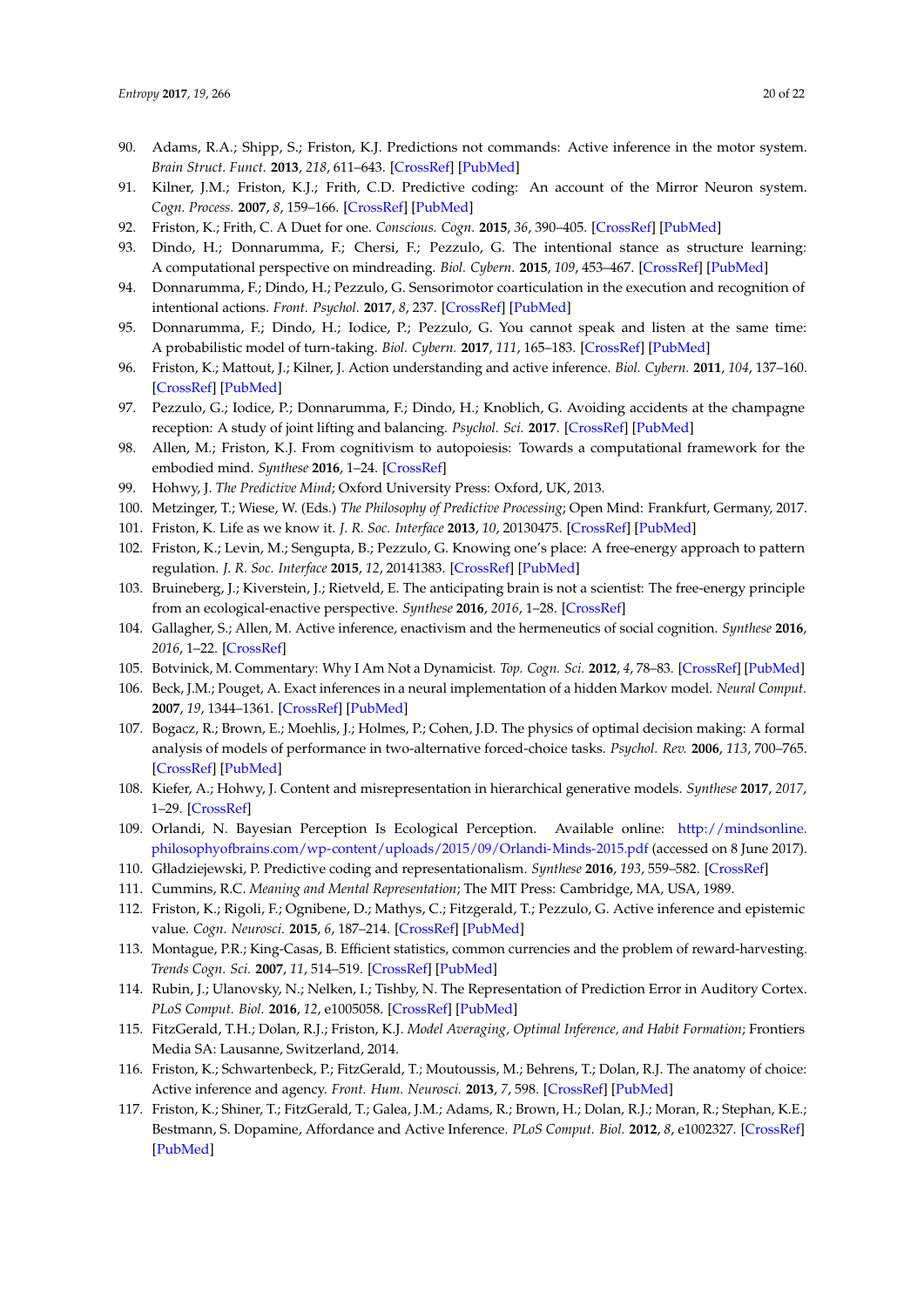- <span id="page-20-0"></span>118. Kanai, R.; Komura, Y.; Shipp, S.; Friston, K. Cerebral hierarchies: Predictive processing, precision and the pulvinar. *Philos. Trans. R. Soc. B* **2015**, *370*, 20140169. [\[CrossRef\]](http://dx.doi.org/10.1098/rstb.2014.0169) [\[PubMed\]](http://www.ncbi.nlm.nih.gov/pubmed/25823866)
- <span id="page-20-1"></span>119. Saraf-Sinik, I.; Assa, E.; Ahissar, E. Motion Makes Sense: An Adaptive Motor-Sensory Strategy Underlies the Perception of Object Location in Rats. *J. Neurosci.* **2015**, *35*, 8777–8789. [\[CrossRef\]](http://dx.doi.org/10.1523/JNEUROSCI.4149-14.2015) [\[PubMed\]](http://www.ncbi.nlm.nih.gov/pubmed/26063912)
- <span id="page-20-2"></span>120. Voigts, J.; Herman, D.H.; Celikel, T. Tactile object localization by anticipatory whisker motion. *J. Neurophysiol.* **2015**, *113*, 620–632. [\[CrossRef\]](http://dx.doi.org/10.1152/jn.00241.2014) [\[PubMed\]](http://www.ncbi.nlm.nih.gov/pubmed/25339711)
- <span id="page-20-3"></span>121. Pfeifer, R.; Bongard, J.C. *How the Body Shapes the Way We Think*; MIT Press: London, UK, 2006.
- <span id="page-20-4"></span>122. Friston, K.; Schwartenbeck, P.; FitzGerald, T.; Moutoussis, M.; Behrens, T.; Dolan, R.J. The anatomy of choice: Dopamine and decision-making. *Philos. Trans. R. Soc. Lond. B Biol. Sci.* **2014**, *369*, 20130481. [\[CrossRef\]](http://dx.doi.org/10.1098/rstb.2013.0481) [\[PubMed\]](http://www.ncbi.nlm.nih.gov/pubmed/25267823)
- <span id="page-20-5"></span>123. Pezzulo, G. An Active Inference view of cognitive control. *Front. Theor. Philos. Psychol.* **2012**, *3*, 487. [\[CrossRef\]](http://dx.doi.org/10.3389/fpsyg.2012.00478) [\[PubMed\]](http://www.ncbi.nlm.nih.gov/pubmed/23133435)
- <span id="page-20-6"></span>124. Roy, D. Semiotic schemas: A framework for grounding language in action and perception. *Artif. Intell.* **2005**, *167*, 170–205. [\[CrossRef\]](http://dx.doi.org/10.1016/j.artint.2005.04.007)
- <span id="page-20-7"></span>125. Roy, D.; Hsiao, K.; Mavridis, N.; Gorniak, P. Ripley, Hand Me the Cup: Sensorimotor Representations for Grounding Word Meaning. Available online: <https://www.media.mit.edu/cogmac/publications/asru03.pdf.> (accessed on 9 June 2017).
- <span id="page-20-8"></span>126. Jeannerod, M. Neural simulation of action: A unifying mechanism for motor cognition. *NeuroImage* **2001**, *14*, S103–S109. [\[CrossRef\]](http://dx.doi.org/10.1006/nimg.2001.0832) [\[PubMed\]](http://www.ncbi.nlm.nih.gov/pubmed/11373140)
- <span id="page-20-9"></span>127. Pezzulo, G. Coordinating with the Future: The Anticipatory Nature of Representation. *Minds Mach.* **2008**, *18*, 179–225. [\[CrossRef\]](http://dx.doi.org/10.1007/s11023-008-9095-5)
- <span id="page-20-10"></span>128. Pezzulo, G. *Tracing the Roots of Cognition in Predictive Processing*; Open MIND: Frankfurt, Germany, 2017.
- <span id="page-20-11"></span>129. Jeannerod, M. *Motor Cognition*; Oxford University Press: Oxford, UK, 2006.
- <span id="page-20-12"></span>130. Behrens, T.E.J.; Woolrich, M.W.; Walton, M.E.; Rushworth, M.F.S. Learning the value of information in an uncertain world. *Nat. Neurosci.* **2007**, *10*, 1214–1221. [\[CrossRef\]](http://dx.doi.org/10.1038/nn1954) [\[PubMed\]](http://www.ncbi.nlm.nih.gov/pubmed/17676057)
- <span id="page-20-13"></span>131. Mathys, C.; Daunizeau, J.; Friston, K.J.; Stephan, K.E. A bayesian foundation for individual learning under uncertainty. *Front. Hum. Neurosci.* **2011**, *5*, 39. [\[CrossRef\]](http://dx.doi.org/10.3389/fnhum.2011.00039) [\[PubMed\]](http://www.ncbi.nlm.nih.gov/pubmed/21629826)
- <span id="page-20-14"></span>132. Pezzulo, G.; van der Meer, M.A.A.; Lansink, C.S.; Pennartz, C.M.A. Internally generated sequences in learning and executing goal-directed behavior. *Trends Cogn. Sci.* **2014**, *18*, 647–657. [\[CrossRef\]](http://dx.doi.org/10.1016/j.tics.2014.06.011) [\[PubMed\]](http://www.ncbi.nlm.nih.gov/pubmed/25156191)
- 133. Buzsáki, G.; Peyrache, A.; Kubie, J. Emergence of Cognition from Action. *Cold Spring Harb. Symp. Quant. Biol.* **2014**, *79*, 41–50. [\[CrossRef\]](http://dx.doi.org/10.1101/sqb.2014.79.024679) [\[PubMed\]](http://www.ncbi.nlm.nih.gov/pubmed/25752314)
- 134. Buzsáki, G.; Moser, E.I. Memory, navigation and theta rhythm in the hippocampal-entorhinal system. *Nat. Neurosci.* **2013**, *16*, 130–138. [\[CrossRef\]](http://dx.doi.org/10.1038/nn.3304) [\[PubMed\]](http://www.ncbi.nlm.nih.gov/pubmed/23354386)
- <span id="page-20-22"></span>135. Pezzulo, G.; Kemere, C.; van der Meer, M. Internally generated hippocampal sequences as a vantage point to probe future-oriented cognition. *Ann. N. Y. Acad. Sci.* **2017**, *1396*, 144–165. [\[CrossRef\]](http://dx.doi.org/10.1111/nyas.13329) [\[PubMed\]](http://www.ncbi.nlm.nih.gov/pubmed/28548460)
- 136. Pfeiffer, B.E.; Foster, D.J. Hippocampal place-cell sequences depict future paths to remembered goals. *Nature* **2013**, *497*, 74–79. [\[CrossRef\]](http://dx.doi.org/10.1038/nature12112) [\[PubMed\]](http://www.ncbi.nlm.nih.gov/pubmed/23594744)
- <span id="page-20-15"></span>137. Redish, A.D. Vicarious trial and error. *Nat. Rev. Neurosci.* **2016**, *17*, 147–159. [\[CrossRef\]](http://dx.doi.org/10.1038/nrn.2015.30) [\[PubMed\]](http://www.ncbi.nlm.nih.gov/pubmed/26891625)
- <span id="page-20-16"></span>138. Buzsáki, G. *Rhythms of the Brain*; Oxford University Press: Oxford, UK, 2006; ISBN 978-0-19-530106-9.
- <span id="page-20-17"></span>139. Friston, K. Hierarchical Models in the Brain. *PLoS Comput. Biol.* **2008**, *4*, e1000211. [\[CrossRef\]](http://dx.doi.org/10.1371/journal.pcbi.1000211) [\[PubMed\]](http://www.ncbi.nlm.nih.gov/pubmed/18989391)
- <span id="page-20-18"></span>140. Barsalou, L.W. Ad hoc categories. *Mem. Cogn.* **1983**, *11*, 211–227. [\[CrossRef\]](http://dx.doi.org/10.3758/BF03196968)
- 141. Rigoli, F.; Pezzulo, G.; Dolan, R.; Friston, K. A Goal-Directed Bayesian Framework for Categorization. *Front. Psychol.* **2017**, *8*, 408. [\[CrossRef\]](http://dx.doi.org/10.3389/fpsyg.2017.00408) [\[PubMed\]](http://www.ncbi.nlm.nih.gov/pubmed/28382008)
- <span id="page-20-19"></span>142. Stoianov, I.; Genovesio, A.; Pezzulo, G. Prefrontal Goal Codes Emerge as Latent States in Probabilistic Value Learning. *J. Cogn. Neurosci.* **2015**, *28*, 140–157. [\[CrossRef\]](http://dx.doi.org/10.1162/jocn_a_00886) [\[PubMed\]](http://www.ncbi.nlm.nih.gov/pubmed/26439267)
- <span id="page-20-20"></span>143. Anderson, M.L. Embodied Cognition: A Field Guide. *Artif. Intell.* **2003**, *149*, 91–130. [\[CrossRef\]](http://dx.doi.org/10.1016/S0004-3702(03)00054-7)
- <span id="page-20-21"></span>144. Pezzulo, G.; Barsalou, L.W.; Cangelosi, A.; Fischer, M.H.; McRae, K.; Spivey, M.J. Computational Grounded Cognition: A new alliance between grounded cognition and computational modeling. *Front. Psychol.* **2013**, *3*, 612. [\[CrossRef\]](http://dx.doi.org/10.3389/fpsyg.2012.00612) [\[PubMed\]](http://www.ncbi.nlm.nih.gov/pubmed/23346065)